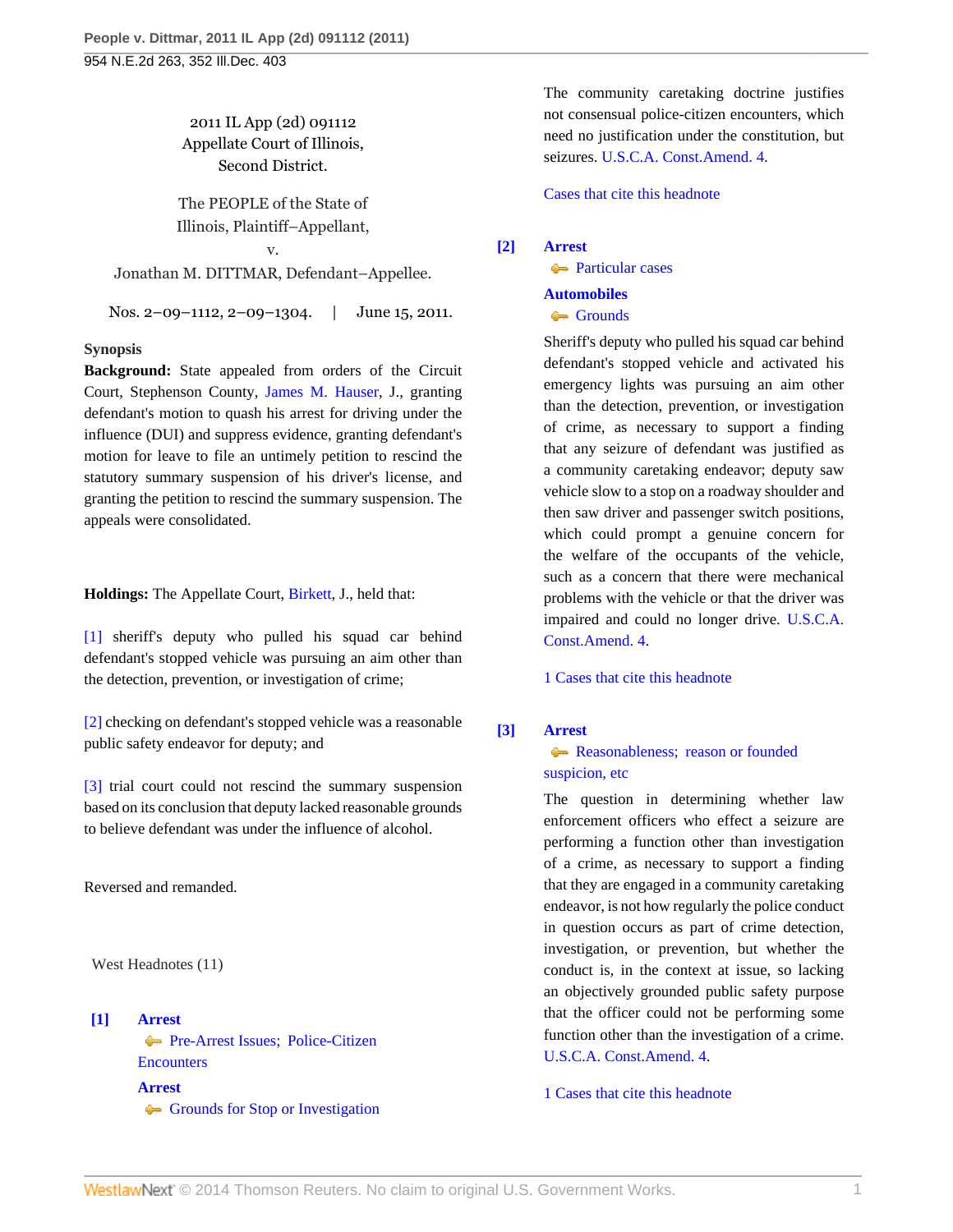#### <span id="page-1-2"></span>**[\[4\]](#page-6-2) [Arrest](http://www.westlaw.com/Browse/Home/KeyNumber/35/View.html?docGuid=I00d3bd209b8f11e0b63e897ab6fa6920&originationContext=document&vr=3.0&rs=cblt1.0&transitionType=DocumentItem&contextData=(sc.Search))**

## **[Particular cases](http://www.westlaw.com/Browse/Home/KeyNumber/35k60.3(2)/View.html?docGuid=I00d3bd209b8f11e0b63e897ab6fa6920&originationContext=document&vr=3.0&rs=cblt1.0&transitionType=DocumentItem&contextData=(sc.Search))**

### **[Automobiles](http://www.westlaw.com/Browse/Home/KeyNumber/48A/View.html?docGuid=I00d3bd209b8f11e0b63e897ab6fa6920&originationContext=document&vr=3.0&rs=cblt1.0&transitionType=DocumentItem&contextData=(sc.Search))**

# [Grounds](http://www.westlaw.com/Browse/Home/KeyNumber/48Ak349(2)/View.html?docGuid=I00d3bd209b8f11e0b63e897ab6fa6920&originationContext=document&vr=3.0&rs=cblt1.0&transitionType=DocumentItem&contextData=(sc.Search))

Sheriff's deputy's activation of his emergency lights upon pulling his squad car behind defendant's stopped vehicle in order to check on the vehicle and its occupants did not preclude a finding that deputy was engaged in a community caretaking endeavor justifying any seizure of defendant, despite contention that deputy could have used his hazard lights or amber colored lights to signal other drivers; ambient light was dim, and none of deputy's available lights were so obvious to other passing motorists as the emergency lights. [U.S.C.A. Const.Amend. 4.](http://www.westlaw.com/Link/Document/FullText?findType=L&pubNum=1000546&cite=USCOAMENDIV&originatingDoc=I00d3bd209b8f11e0b63e897ab6fa6920&refType=LQ&originationContext=document&vr=3.0&rs=cblt1.0&transitionType=DocumentItem&contextData=(sc.Search))

#### [1 Cases that cite this headnote](http://www.westlaw.com/Link/RelatedInformation/DocHeadnoteLink?docGuid=I00d3bd209b8f11e0b63e897ab6fa6920&headnoteId=202552148000420120229201003&originationContext=document&vr=3.0&rs=cblt1.0&transitionType=CitingReferences&contextData=(sc.Search))

## <span id="page-1-3"></span>**[\[5\]](#page-6-3) [Arrest](http://www.westlaw.com/Browse/Home/KeyNumber/35/View.html?docGuid=I00d3bd209b8f11e0b63e897ab6fa6920&originationContext=document&vr=3.0&rs=cblt1.0&transitionType=DocumentItem&contextData=(sc.Search))**

**[Particular cases](http://www.westlaw.com/Browse/Home/KeyNumber/35k60.3(2)/View.html?docGuid=I00d3bd209b8f11e0b63e897ab6fa6920&originationContext=document&vr=3.0&rs=cblt1.0&transitionType=DocumentItem&contextData=(sc.Search))** 

## **[Automobiles](http://www.westlaw.com/Browse/Home/KeyNumber/48A/View.html?docGuid=I00d3bd209b8f11e0b63e897ab6fa6920&originationContext=document&vr=3.0&rs=cblt1.0&transitionType=DocumentItem&contextData=(sc.Search))**

[Inquiry; license, registration, or warrant](http://www.westlaw.com/Browse/Home/KeyNumber/48Ak349(18)/View.html?docGuid=I00d3bd209b8f11e0b63e897ab6fa6920&originationContext=document&vr=3.0&rs=cblt1.0&transitionType=DocumentItem&contextData=(sc.Search)) [checks](http://www.westlaw.com/Browse/Home/KeyNumber/48Ak349(18)/View.html?docGuid=I00d3bd209b8f11e0b63e897ab6fa6920&originationContext=document&vr=3.0&rs=cblt1.0&transitionType=DocumentItem&contextData=(sc.Search))

Sheriff's deputy's act of informing dispatcher of the make, model, and license plate number of defendant's vehicle, after pulling his squad car behind defendant's stopped vehicle in order to check on the vehicle and its occupants, was consistent with a public safety purpose and, thus, did not preclude a finding that any seizure of defendant was supported by the community caretaking doctrine; providing information about a vehicle to the dispatcher had the public safety benefit of allowing dispatcher to track deputy's location and activities. [U.S.C.A. Const.Amend.](http://www.westlaw.com/Link/Document/FullText?findType=L&pubNum=1000546&cite=USCOAMENDIV&originatingDoc=I00d3bd209b8f11e0b63e897ab6fa6920&refType=LQ&originationContext=document&vr=3.0&rs=cblt1.0&transitionType=DocumentItem&contextData=(sc.Search)) [4.](http://www.westlaw.com/Link/Document/FullText?findType=L&pubNum=1000546&cite=USCOAMENDIV&originatingDoc=I00d3bd209b8f11e0b63e897ab6fa6920&refType=LQ&originationContext=document&vr=3.0&rs=cblt1.0&transitionType=DocumentItem&contextData=(sc.Search))

[2 Cases that cite this headnote](http://www.westlaw.com/Link/RelatedInformation/DocHeadnoteLink?docGuid=I00d3bd209b8f11e0b63e897ab6fa6920&headnoteId=202552148000520120229201003&originationContext=document&vr=3.0&rs=cblt1.0&transitionType=CitingReferences&contextData=(sc.Search))

## <span id="page-1-0"></span>**[\[6\]](#page-7-0) [Arrest](http://www.westlaw.com/Browse/Home/KeyNumber/35/View.html?docGuid=I00d3bd209b8f11e0b63e897ab6fa6920&originationContext=document&vr=3.0&rs=cblt1.0&transitionType=DocumentItem&contextData=(sc.Search))**

**[Particular cases](http://www.westlaw.com/Browse/Home/KeyNumber/35k60.3(2)/View.html?docGuid=I00d3bd209b8f11e0b63e897ab6fa6920&originationContext=document&vr=3.0&rs=cblt1.0&transitionType=DocumentItem&contextData=(sc.Search))** 

#### **[Automobiles](http://www.westlaw.com/Browse/Home/KeyNumber/48A/View.html?docGuid=I00d3bd209b8f11e0b63e897ab6fa6920&originationContext=document&vr=3.0&rs=cblt1.0&transitionType=DocumentItem&contextData=(sc.Search))**

### [Grounds](http://www.westlaw.com/Browse/Home/KeyNumber/48Ak349(2)/View.html?docGuid=I00d3bd209b8f11e0b63e897ab6fa6920&originationContext=document&vr=3.0&rs=cblt1.0&transitionType=DocumentItem&contextData=(sc.Search))

Checking on defendant's stopped vehicle was reasonable public safety endeavor for sheriff's deputy, and thus any seizure of defendant that

occurred when deputy pulled his squad car behind defendant's vehicle and activated his emergency lights was justified as a community caretaking endeavor; deputy had reason to believe occupants of vehicle might need assistance, having seen vehicle come to a stop and the driver and passenger switch positions, and deputy had to consider both the likelihood that no other assistance would be available for some time given the rural location, and the potential hazard from passing traffic given the dim ambient light and lack of lights on the stopped vehicle. [U.S.C.A. Const.Amend. 4](http://www.westlaw.com/Link/Document/FullText?findType=L&pubNum=1000546&cite=USCOAMENDIV&originatingDoc=I00d3bd209b8f11e0b63e897ab6fa6920&refType=LQ&originationContext=document&vr=3.0&rs=cblt1.0&transitionType=DocumentItem&contextData=(sc.Search)).

[Cases that cite this headnote](http://www.westlaw.com/Link/RelatedInformation/DocHeadnoteLink?docGuid=I00d3bd209b8f11e0b63e897ab6fa6920&headnoteId=202552148000620120229201003&originationContext=document&vr=3.0&rs=cblt1.0&transitionType=CitingReferences&contextData=(sc.Search))

#### <span id="page-1-4"></span>**[\[7\]](#page-8-0) [Time](http://www.westlaw.com/Browse/Home/KeyNumber/378/View.html?docGuid=I00d3bd209b8f11e0b63e897ab6fa6920&originationContext=document&vr=3.0&rs=cblt1.0&transitionType=DocumentItem&contextData=(sc.Search))**

# **[Computation in general; tolling](http://www.westlaw.com/Browse/Home/KeyNumber/378k3/View.html?docGuid=I00d3bd209b8f11e0b63e897ab6fa6920&originationContext=document&vr=3.0&rs=cblt1.0&transitionType=DocumentItem&contextData=(sc.Search))**

Supreme court rule allowing the court to extend certain time limits "for good cause shown," by its plain terms applies only to the time limits for pleadings and to time limits that have been set by the supreme court rules. [Sup.Ct.Rules, Rule 183](http://www.westlaw.com/Link/Document/FullText?findType=L&pubNum=1000008&cite=ILSTSCTR183&originatingDoc=I00d3bd209b8f11e0b63e897ab6fa6920&refType=LQ&originationContext=document&vr=3.0&rs=cblt1.0&transitionType=DocumentItem&contextData=(sc.Search)).

[Cases that cite this headnote](http://www.westlaw.com/Link/RelatedInformation/DocHeadnoteLink?docGuid=I00d3bd209b8f11e0b63e897ab6fa6920&headnoteId=202552148000720120229201003&originationContext=document&vr=3.0&rs=cblt1.0&transitionType=CitingReferences&contextData=(sc.Search))

#### <span id="page-1-5"></span>**[\[8\]](#page-8-1) [Motions](http://www.westlaw.com/Browse/Home/KeyNumber/267/View.html?docGuid=I00d3bd209b8f11e0b63e897ab6fa6920&originationContext=document&vr=3.0&rs=cblt1.0&transitionType=DocumentItem&contextData=(sc.Search))**

• [Nature of proceeding](http://www.westlaw.com/Browse/Home/KeyNumber/267k1/View.html?docGuid=I00d3bd209b8f11e0b63e897ab6fa6920&originationContext=document&vr=3.0&rs=cblt1.0&transitionType=DocumentItem&contextData=(sc.Search))

### **[Pleading](http://www.westlaw.com/Browse/Home/KeyNumber/302/View.html?docGuid=I00d3bd209b8f11e0b63e897ab6fa6920&originationContext=document&vr=3.0&rs=cblt1.0&transitionType=DocumentItem&contextData=(sc.Search))**

### $\blacklozenge$  [Nature and mode of pleading in general](http://www.westlaw.com/Browse/Home/KeyNumber/302k1/View.html?docGuid=I00d3bd209b8f11e0b63e897ab6fa6920&originationContext=document&vr=3.0&rs=cblt1.0&transitionType=DocumentItem&contextData=(sc.Search))

A "pleading" consists of a party's formal allegations of his claims or defenses, but a "motion" is an application to the court for a ruling or an order in a pending case.

[Cases that cite this headnote](http://www.westlaw.com/Link/RelatedInformation/DocHeadnoteLink?docGuid=I00d3bd209b8f11e0b63e897ab6fa6920&headnoteId=202552148000820120229201003&originationContext=document&vr=3.0&rs=cblt1.0&transitionType=CitingReferences&contextData=(sc.Search))

#### <span id="page-1-1"></span>**[\[9\]](#page-9-0) [Automobiles](http://www.westlaw.com/Browse/Home/KeyNumber/48A/View.html?docGuid=I00d3bd209b8f11e0b63e897ab6fa6920&originationContext=document&vr=3.0&rs=cblt1.0&transitionType=DocumentItem&contextData=(sc.Search))**

## [Intoxication; Implied Consent](http://www.westlaw.com/Browse/Home/KeyNumber/48Ak144.1(1.10)/View.html?docGuid=I00d3bd209b8f11e0b63e897ab6fa6920&originationContext=document&vr=3.0&rs=cblt1.0&transitionType=DocumentItem&contextData=(sc.Search))

Trial court could not rescind the summary suspension of defendant's driver's license based on its conclusion that sheriff's deputy who arrested defendant for driving under the influence (DUI) lacked reasonable grounds to believe defendant was under the influence of alcohol before pulling his squad car behind defendant's stopped vehicle; deputy's actions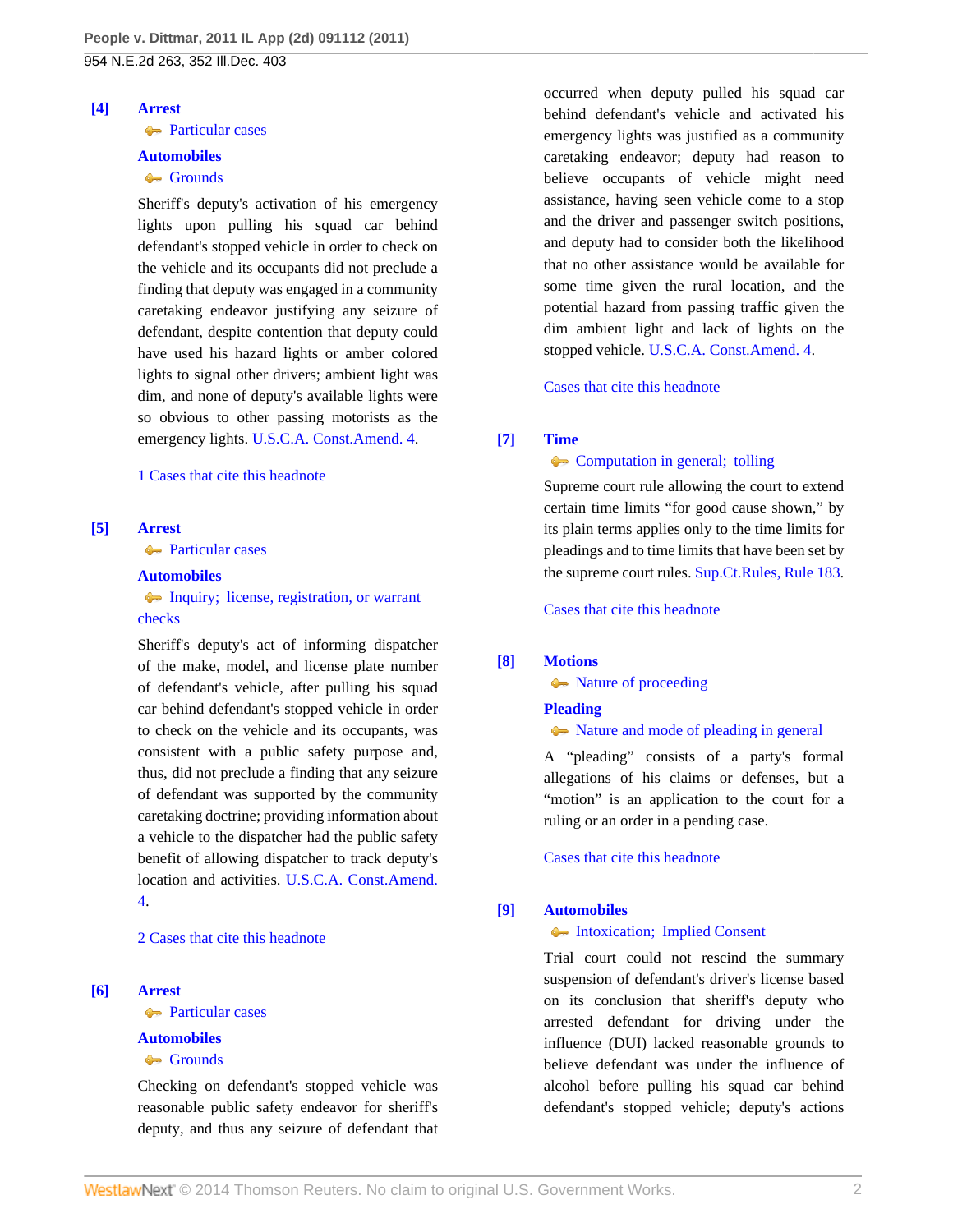were justified as a community caretaking endeavor. S.H.A. 625 ILCS 5/2-118.1(b)(2).

[Cases that cite this headnote](http://www.westlaw.com/Link/RelatedInformation/DocHeadnoteLink?docGuid=I00d3bd209b8f11e0b63e897ab6fa6920&headnoteId=202552148000920120229201003&originationContext=document&vr=3.0&rs=cblt1.0&transitionType=CitingReferences&contextData=(sc.Search))

## <span id="page-2-0"></span>**[\[10\]](#page-9-1) [Automobiles](http://www.westlaw.com/Browse/Home/KeyNumber/48A/View.html?docGuid=I00d3bd209b8f11e0b63e897ab6fa6920&originationContext=document&vr=3.0&rs=cblt1.0&transitionType=DocumentItem&contextData=(sc.Search))**

#### **[Presumptions and burden of proof](http://www.westlaw.com/Browse/Home/KeyNumber/48Ak144.2(9.6)/View.html?docGuid=I00d3bd209b8f11e0b63e897ab6fa6920&originationContext=document&vr=3.0&rs=cblt1.0&transitionType=DocumentItem&contextData=(sc.Search))**

In a statutory summary-suspension proceeding, the defendant has the initial burden to demonstrate by a preponderance of the evidence a prima facie case for rescission of the suspension of his driver's license; if the defendant establishes a prima facie case, the burden then shifts to the State to present evidence justifying the suspension.

[2 Cases that cite this headnote](http://www.westlaw.com/Link/RelatedInformation/DocHeadnoteLink?docGuid=I00d3bd209b8f11e0b63e897ab6fa6920&headnoteId=202552148001020120229201003&originationContext=document&vr=3.0&rs=cblt1.0&transitionType=CitingReferences&contextData=(sc.Search))

#### <span id="page-2-1"></span>**[\[11\]](#page-9-2) [Automobiles](http://www.westlaw.com/Browse/Home/KeyNumber/48A/View.html?docGuid=I00d3bd209b8f11e0b63e897ab6fa6920&originationContext=document&vr=3.0&rs=cblt1.0&transitionType=DocumentItem&contextData=(sc.Search))**

# [Scope of review; discretion and fact](http://www.westlaw.com/Browse/Home/KeyNumber/48Ak144.2(3)/View.html?docGuid=I00d3bd209b8f11e0b63e897ab6fa6920&originationContext=document&vr=3.0&rs=cblt1.0&transitionType=DocumentItem&contextData=(sc.Search)) [questions](http://www.westlaw.com/Browse/Home/KeyNumber/48Ak144.2(3)/View.html?docGuid=I00d3bd209b8f11e0b63e897ab6fa6920&originationContext=document&vr=3.0&rs=cblt1.0&transitionType=DocumentItem&contextData=(sc.Search))

Appellate Court reviews a ruling on a petition to rescind the summary suspension of a driver's license using the same standard of review applicable to suppression rulings.

[Cases that cite this headnote](http://www.westlaw.com/Link/RelatedInformation/DocHeadnoteLink?docGuid=I00d3bd209b8f11e0b63e897ab6fa6920&headnoteId=202552148001120120229201003&originationContext=document&vr=3.0&rs=cblt1.0&transitionType=CitingReferences&contextData=(sc.Search))

#### **Attorneys and Law Firms**

**\*265** [John H. Vogt,](http://www.westlaw.com/Link/Document/FullText?findType=h&pubNum=176284&cite=0140910301&originatingDoc=I00d3bd209b8f11e0b63e897ab6fa6920&refType=RQ&originationContext=document&vr=3.0&rs=cblt1.0&transitionType=DocumentItem&contextData=(sc.Search)) State's Attorney of Freeport (Stephen E. Norris, Rebecca E. McCormick, both of State's Attorneys Appellate Prosecutor Office), Mt. Vernon, for People.

[Thomas A. Lilien](http://www.westlaw.com/Link/Document/FullText?findType=h&pubNum=176284&cite=0113023701&originatingDoc=I00d3bd209b8f11e0b63e897ab6fa6920&refType=RQ&originationContext=document&vr=3.0&rs=cblt1.0&transitionType=DocumentItem&contextData=(sc.Search)) and [Sherry R. Silvern](http://www.westlaw.com/Link/Document/FullText?findType=h&pubNum=176284&cite=0215375301&originatingDoc=I00d3bd209b8f11e0b63e897ab6fa6920&refType=RQ&originationContext=document&vr=3.0&rs=cblt1.0&transitionType=DocumentItem&contextData=(sc.Search)), both of State Appellate Defender's Office, Elgin and Jenette M. Schwemler, Zukowski, Rogers, Flood & McArdle, Crystal Lake, for Jonathan M. Dittmar.

## **Opinion**

## **\*\*405 OPINION**

Justice [BIRKETT](http://www.westlaw.com/Link/Document/FullText?findType=h&pubNum=176284&cite=0124634501&originatingDoc=I00d3bd209b8f11e0b63e897ab6fa6920&refType=RQ&originationContext=document&vr=3.0&rs=cblt1.0&transitionType=DocumentItem&contextData=(sc.Search)) delivered the judgment of the court, with opinion.

¶ 1 The State appeals from the orders of the circuit court of Stephenson County (1) granting the motion by defendant, Jonathan Dittmar, to quash his arrest and suppress evidence, (2) granting defendant's motion for leave to file, outside the 90–day statutory period ([625 ILCS 5/2–118.1\(b\)](http://www.westlaw.com/Link/Document/FullText?findType=L&pubNum=1000008&cite=IL625S5%2f2-118.1&originatingDoc=I00d3bd209b8f11e0b63e897ab6fa6920&refType=SP&originationContext=document&vr=3.0&rs=cblt1.0&transitionType=DocumentItem&contextData=(sc.Search)#co_pp_a83b000018c76) (West 2006)), a petition to rescind his statutory summary suspension, and (3) granting defendant's petition to rescind his summary suspension. In case number 2–09–1112, the State appealed the suppression order. In case number 2–09– 1304, the State appealed the orders granting defendant leave to file his petition to rescind and granting the petition. We consolidated the appeals and now reverse and remand.

# **¶ 2 I. Case Number 2–09–1112: Motion to Quash and Suppress**

¶ 3 On September 7, 2008, defendant was arrested and ticketed for driving under the influence (DUI). On May 19, 2009, defendant filed a motion to quash his arrest and suppress evidence. The motion was heard on August 14, 2009.

¶ 4 The sole witness for the defense was defendant. He testified that, early in the morning on September 7, 2008, he was in his vehicle when a squad car pulled up from behind and activated its overhead emergency lights. At that point, defendant did not feel free to leave. When the police officer stopped behind him, defendant had not committed any traffic offenses or otherwise broken the law. Defendant testified that the police investigated him for DUI and ultimately arrested him.

¶ 5 The parties stipulated that, if called as a witness, Stephenson County sheriff's deputy Shan MacAdam, the arresting officer, would testify as follows:

"While on routine patrol[,] I was traveling north bound on Route 26 north of McConnell Road when I observed an oncoming south bound vehicle. The vehicle was traveling at a slow speed, [and] the right turn signal was activated a very short distance before the vehicles met. The vehicle, a white Chevrolet Cavalier convertible[,] had slowed greatly and was pulling to the shoulder of the roadway as I passed. The squad [car] was also traveling slowly[,] and I observed a white hat on the head of the driver.

After passing the vehicle[,] I turned the squad [car] around to check if the vehicle was having mechanical problems, or if there were problems with the occupants. As I approached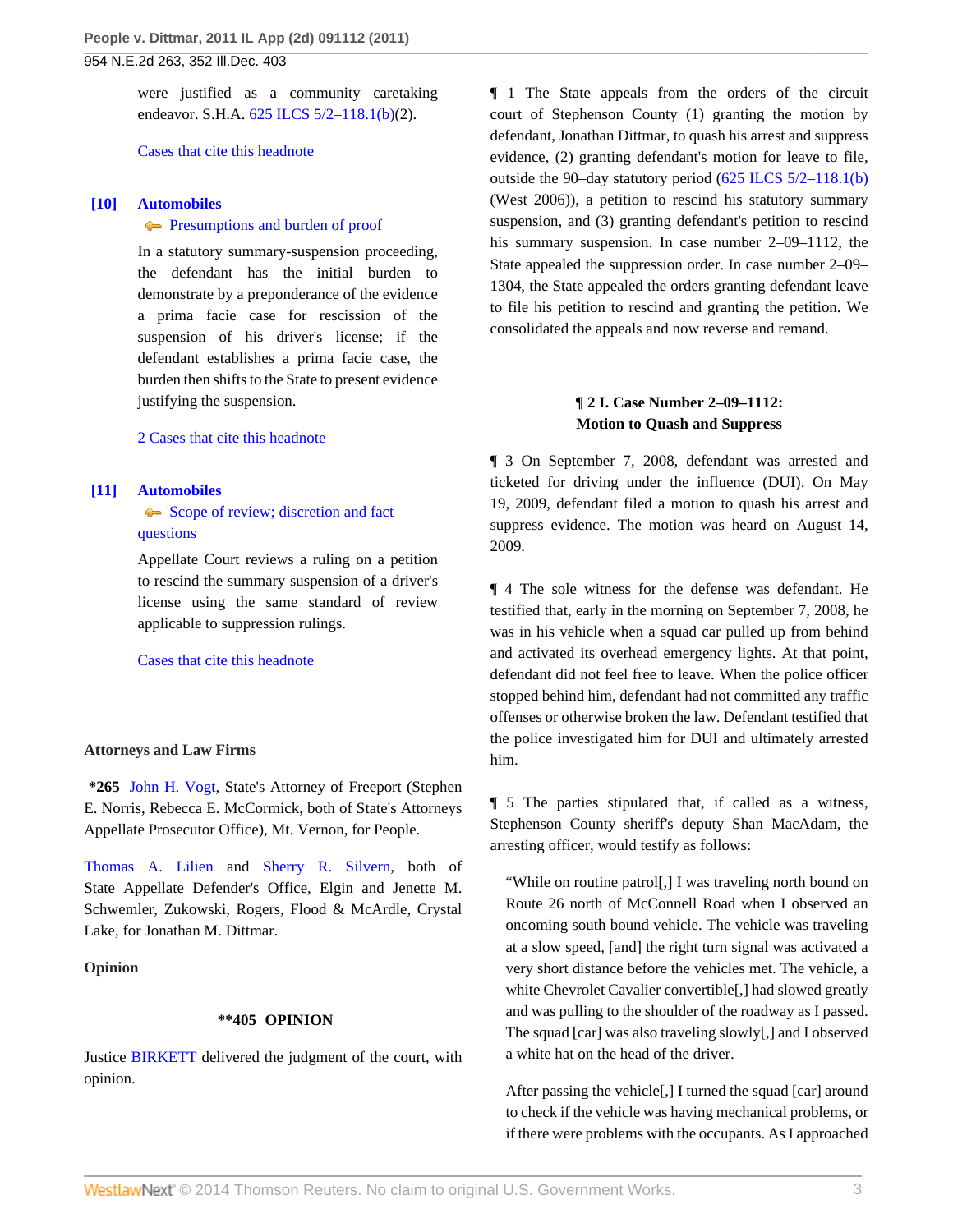the rear of the car[,] I observed the subject with the white hat walking from the driver door around the rear of the car and to the right passenger door. Another subject from the right side of the car was walking around the rear of the car to the driver door. Both doors were open as they changed sides of the car.

**\*266 \*\*406** The subject wearing the white hat got into the passenger seat, while a female stood next to the open driver door as she watched the squad [car] stop behind her. She got into the driver seat as I stopped directly behind the white Chevrolet, bearing TX08/777CCJ.

I approached the driver door, which was still open, and immediately noted the strong odor of an alcoholic beverage flowing from the interior."

¶ 6 The parties introduced into evidence the video of defendant's stop as recorded by Deputy MacAdam's dashboard camera. The clock on the video shows that the stop occurred at 5:58 a.m. The picture quality of the video is poor (as the parties and the trial court recognized), but it suffices to show the activity taking place. The ambient light was dim; either the sun had not yet risen or there was significant cloud cover. The area appeared rural; there were no street lights. No lights appeared to be activated on defendant's car. Traffic was sparse, with no more than 10 cars passing by during the entire encounter.

¶ 7 The video corroborates MacAdam's testimony as to the sequence of events, *i.e.,* that defendant's car was already stopped when MacAdam pulled up behind it. What MacAdam's stipulated testimony did not convey is that, as he pulled onto the shoulder behind defendant's car, he activated his overhead emergency lights and gave the dispatcher the make, model, and license plate number of the car.

¶ 8 The video further shows that, as MacAdam came to a halt behind the stopped car, the woman who had been standing near the open driver's door sat in the driver's seat but kept the door open. MacAdam exited the squad car and, as he approached the woman, said, "Good morning. Is everything all right? What's the scoop?" After asking for driver's licenses from the woman and defendant, MacAdam asked defendant to step out of the car. When defendant complied, MacAdam asked him to perform field sobriety tests. After defendant failed the initial tests and refused to take the remainder, he was arrested. Approximately 36 seconds elapsed between MacAdam's activating his emergency lights and reaching the driver's door of the car.

¶ 9 Defendant argued to the trial court that, once MacAdam activated his emergency lights, he effected a seizure of defendant. Once he was seized, defendant argued, the encounter was by definition not a community-caretaking encounter. For support, defendant cited this district's comment in *[City of Highland Park v. Lee,](http://www.westlaw.com/Link/Document/FullText?findType=Y&serNum=1997167064&pubNum=578&originationContext=document&vr=3.0&rs=cblt1.0&transitionType=DocumentItem&contextData=(sc.Search))* 291 Ill.App.3d 48, [54, 225 Ill.Dec. 459, 683 N.E.2d 962 \(1997\),](http://www.westlaw.com/Link/Document/FullText?findType=Y&serNum=1997167064&pubNum=578&originationContext=document&vr=3.0&rs=cblt1.0&transitionType=DocumentItem&contextData=(sc.Search)) that "[o]nce a seizure has occurred, an officer is not acting in his community caretak[ing] function, even if his original intention had nothing to do with the detention or investigation of a crime." Defendant further argued that MacAdam lacked reasonable and articulable suspicion of criminal activity. Defendant cited *People v. Gray,* [305 Ill.App.3d 835, 838–39, 239 Ill.Dec.](http://www.westlaw.com/Link/Document/FullText?findType=Y&serNum=1999155345&pubNum=578&originationContext=document&vr=3.0&rs=cblt1.0&transitionType=DocumentItem&contextData=(sc.Search)) [250, 713 N.E.2d 781 \(1999\),](http://www.westlaw.com/Link/Document/FullText?findType=Y&serNum=1999155345&pubNum=578&originationContext=document&vr=3.0&rs=cblt1.0&transitionType=DocumentItem&contextData=(sc.Search)) for its holding that, without more, a driver's act of switching places with a passenger does not supply grounds for a seizure. Defendant did not question that MacAdam's interaction with defendant gave MacAdam probable cause to arrest him for DUI.

¶ 10 The State replied that, because defendant's vehicle was already stopped, MacAdam's pulling behind the vehicle and activating his emergency lights could not have effected a seizure. The State alternatively argued that any seizure was justified as an exercise of community caretaking, because MacAdam had cause to attempt to "mak[e] sure that all the individual[s] [were] okay on the side of the road." The State contended that MacAdam's **\*\*407 \*267** use of his emergency lights was consistent with a communitycaretaking purpose because it served to alert passing drivers to the cars stopped on the roadway shoulder.

¶ 11 The trial court, citing *[People v. Luedemann,](http://www.westlaw.com/Link/Document/FullText?findType=Y&serNum=2010406877&pubNum=578&originationContext=document&vr=3.0&rs=cblt1.0&transitionType=DocumentItem&contextData=(sc.Search))* 222 Ill.2d [530, 558, 306 Ill.Dec. 94, 857 N.E.2d 187 \(2006\),](http://www.westlaw.com/Link/Document/FullText?findType=Y&serNum=2010406877&pubNum=578&originationContext=document&vr=3.0&rs=cblt1.0&transitionType=DocumentItem&contextData=(sc.Search)) found that defendant was seized once MacAdam activated his emergency lights. Without elaborating, the court also found that MacAdam lacked reasonable and articulable suspicion of criminal activity. As for the State's proffered communitycaretaking rationale, the court said:

> "Now I also comment that the Court believes that [MacAdam] acted properly to check on the car that had pulled over to the side of the road in the early morning hours; however[,] based on the Supreme Court's opinion in *[Luedemann,](http://www.westlaw.com/Link/Document/FullText?findType=Y&serNum=2010406877&originationContext=document&vr=3.0&rs=cblt1.0&transitionType=DocumentItem&contextData=(sc.Search))* activating the overhead lights on the squad made the stop a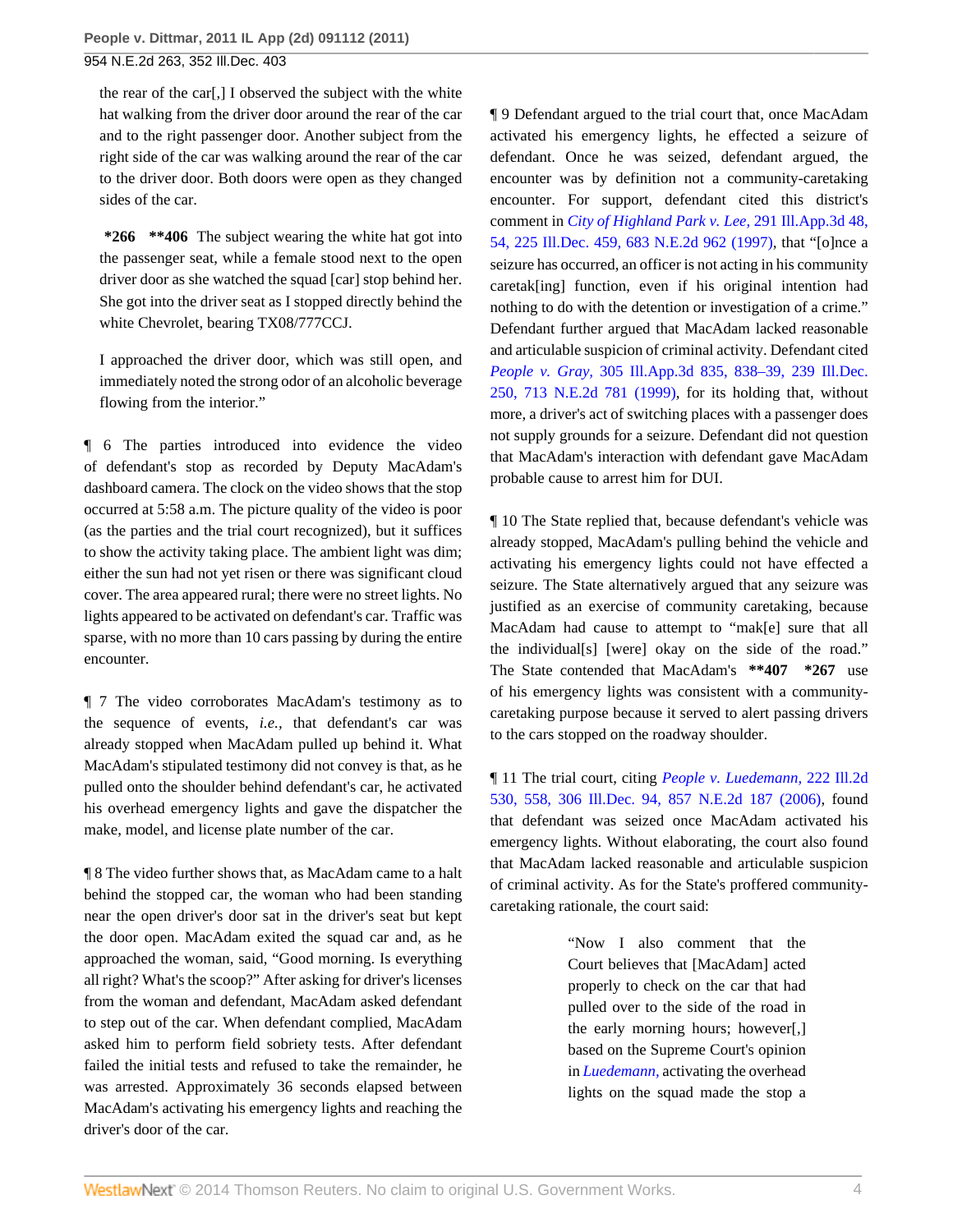seizure, thus implicating [defendant's] 4th Amendment rights."

The court granted defendant's motion to quash his arrest and suppress evidence.

<span id="page-4-1"></span>¶ 12 The State filed a motion to reconsider. The State now conceded that defendant was seized when MacAdam, his emergency lights activated, pulled behind defendant's stopped vehicle.<sup>[1](#page-10-0)</sup> Citing several decisions, including *[Luedemann,](http://www.westlaw.com/Link/Document/FullText?findType=Y&serNum=2010406877&originationContext=document&vr=3.0&rs=cblt1.0&transitionType=DocumentItem&contextData=(sc.Search)) People v. McDonough,* [395 Ill.App.3d 194, 334](http://www.westlaw.com/Link/Document/FullText?findType=Y&serNum=2020192770&pubNum=578&originationContext=document&vr=3.0&rs=cblt1.0&transitionType=DocumentItem&contextData=(sc.Search)) [Ill.Dec. 764, 917 N.E.2d 590 \(2009\),](http://www.westlaw.com/Link/Document/FullText?findType=Y&serNum=2020192770&pubNum=578&originationContext=document&vr=3.0&rs=cblt1.0&transitionType=DocumentItem&contextData=(sc.Search)) *aff'd,* [239 Ill.2d 260, 346](http://www.westlaw.com/Link/Document/FullText?findType=Y&serNum=2023792171&pubNum=578&originationContext=document&vr=3.0&rs=cblt1.0&transitionType=DocumentItem&contextData=(sc.Search)) [Ill.Dec. 496, 940 N.E.2d 1100 \(2010\),](http://www.westlaw.com/Link/Document/FullText?findType=Y&serNum=2023792171&pubNum=578&originationContext=document&vr=3.0&rs=cblt1.0&transitionType=DocumentItem&contextData=(sc.Search)) *[People v. Robinson,](http://www.westlaw.com/Link/Document/FullText?findType=Y&serNum=2010719159&pubNum=578&originationContext=document&vr=3.0&rs=cblt1.0&transitionType=DocumentItem&contextData=(sc.Search))* [368 Ill.App.3d 963, 307 Ill.Dec. 232, 859 N.E.2d 232 \(2006\)](http://www.westlaw.com/Link/Document/FullText?findType=Y&serNum=2010719159&pubNum=578&originationContext=document&vr=3.0&rs=cblt1.0&transitionType=DocumentItem&contextData=(sc.Search)), and *People v. Laake,* [348 Ill.App.3d 346, 284 Ill.Dec. 203,](http://www.westlaw.com/Link/Document/FullText?findType=Y&serNum=2004425433&pubNum=578&originationContext=document&vr=3.0&rs=cblt1.0&transitionType=DocumentItem&contextData=(sc.Search)) [809 N.E.2d 769 \(2004\)](http://www.westlaw.com/Link/Document/FullText?findType=Y&serNum=2004425433&pubNum=578&originationContext=document&vr=3.0&rs=cblt1.0&transitionType=DocumentItem&contextData=(sc.Search)), the State argued that the seizure was justified on community-caretaking grounds. The trial court denied the motion to reconsider. The State filed a certificate of impairment and a timely notice of appeal.

¶ 13 As to our standard of review, we note that, though defendant testified that he had not broken the law when MacAdam approached, that testimony did not create a factual conflict relevant to the ground on which we reverse, namely, that MacAdam had a valid community-caretaking purpose for checking on the occupants of the stopped car. Consequently, our review is *de novo.* See *[People v. Gilbert,](http://www.westlaw.com/Link/Document/FullText?findType=Y&serNum=2004462768&pubNum=578&originationContext=document&vr=3.0&rs=cblt1.0&transitionType=DocumentItem&contextData=(sc.Search))* 347 Ill.App.3d [1034, 1038, 283 Ill.Dec. 885, 808 N.E.2d 1173 \(2004\)](http://www.westlaw.com/Link/Document/FullText?findType=Y&serNum=2004462768&pubNum=578&originationContext=document&vr=3.0&rs=cblt1.0&transitionType=DocumentItem&contextData=(sc.Search)) (where an appeal from a suppression ruling involves no dispute of historical fact, the appellate court reviews *de novo* the trial court's application of the law to the undisputed facts).

¶ 14 The State continues to concede "that when \* \* \* MacAdam pulled his squad car behind the defendant's vehicle, with emergency lights activated, there was a seizure." The State also does not argue that MacAdam, prior to approaching the car and smelling the odor of an alcoholic beverage, had reason to believe that a traffic infraction had occurred. Defendant, **\*\*408 \*268** for his part, does not dispute that, as MacAdam testified, MacAdam smelled the odor of an alcoholic beverage "immediately" upon reaching the open driver's door of the car. Nor does defendant dispute that the odor justified MacAdam in detaining him further, resulting ultimately in his arrest.

¶ 15 The point in contention is, instead, whether there was sufficient cause for MacAdam's actions before he detected the odor of alcohol coming from defendant's car. The question, then, is whether there was justification for MacAdam to stop behind defendant's car, thereby effecting a seizure, and to continue the detention while he approached the driver's door to speak to the occupants of the car. We agree with the State that MacAdam's actions were justified as a communitycaretaking endeavor.

¶ 16 In *People v. McDonough,* [239 Ill.2d 260, 272, 346](http://www.westlaw.com/Link/Document/FullText?findType=Y&serNum=2023792171&pubNum=578&originationContext=document&vr=3.0&rs=cblt1.0&transitionType=DocumentItem&contextData=(sc.Search)) [Ill.Dec. 496, 940 N.E.2d 1100 \(2010\)](http://www.westlaw.com/Link/Document/FullText?findType=Y&serNum=2023792171&pubNum=578&originationContext=document&vr=3.0&rs=cblt1.0&transitionType=DocumentItem&contextData=(sc.Search)), the supreme court identified a two-prong test for judging whether an encounter qualifies as a community-caretaking endeavor:

"First, law enforcement officers must be performing some function other than the investigation of a crime. [Citations.] In making this determination, a court views the officer's actions objectively. [Citation.] Second, the search or seizure must be reasonable because it was undertaken to protect the safety of the general public. [Citation.] 'Reasonableness, in turn, is measured in objective terms by examining the totality of the circumstances.' [Citation.] The court must balance a citizen's interest in going about his or her business free from police interference against the public's interest in having police officers perform services in addition to strictly law enforcement."

<span id="page-4-0"></span>**[\[1\]](#page-0-1)** ¶ 17 Here the trial court found that MacAdam "acted properly to check on the car that had pulled over to the side of the road in the early morning hours." The court, however, rejected the State's community-caretaking theory because MacAdam's activation of his emergency lights "made the stop a seizure, thus implicating the [defendant's] 4th Amendment rights." We are unsure how to interpret this reasoning. First, it is not clear what distinction the court saw between a "seizure" and a "stop" and why the court believed that it was relevant to whether MacAdam's actions were a proper communitycaretaking exercise. Second, the court's finding that there was a seizure and that defendant's fourth amendment rights were implicated seems, on the surface, redundant. The court had already determined that MacAdam's activation of his emergency lights effected a seizure. This was, necessarily, a finding that fourth amendment rights were implicated and that the State needed to justify the infringement on defendant's freedom. Indeed, the court did consider whether there was reasonable and articulable suspicion for the intrusion. Perhaps the reason the court later reiterated that the encounter was a seizure was that the court believed the encounter was *ipso facto* not a proper community-caretaking exercise, because it was nonconsensual. If this was the court's rationale, it was erroneous. As the supreme court in *[Luedemann](http://www.westlaw.com/Link/Document/FullText?findType=Y&serNum=2010406877&originationContext=document&vr=3.0&rs=cblt1.0&transitionType=DocumentItem&contextData=(sc.Search))* clarified, the community-caretaking doctrine justifies not consensual encounters—which need no justification under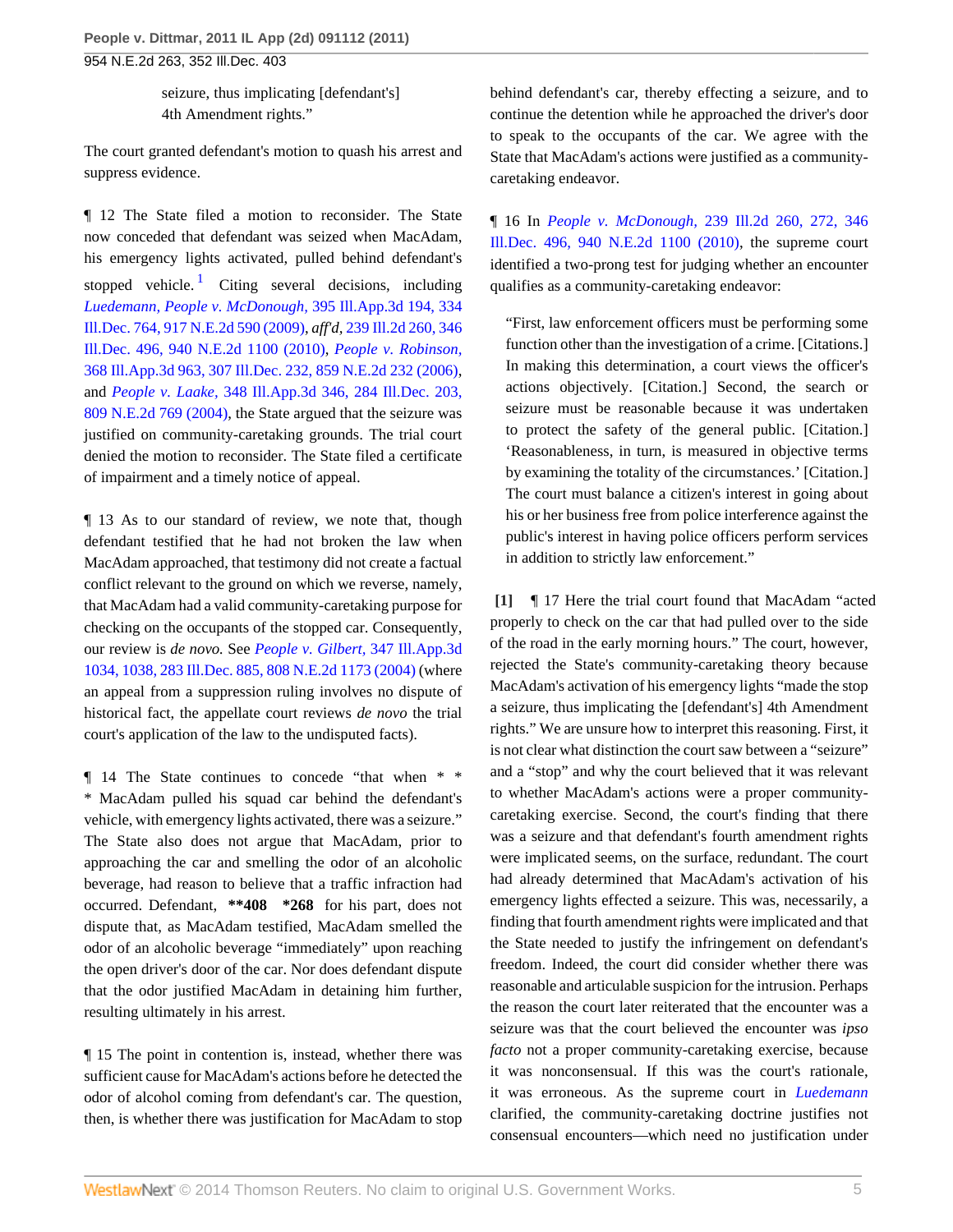the constitution—but seizures. See *Luedemann,* [222 Ill.2d at](http://www.westlaw.com/Link/Document/FullText?findType=Y&serNum=2010406877&pubNum=578&originationContext=document&vr=3.0&rs=cblt1.0&transitionType=DocumentItem&contextData=(sc.Search)) [548, 306 Ill.Dec. 94, 857 N.E.2d 187](http://www.westlaw.com/Link/Document/FullText?findType=Y&serNum=2010406877&pubNum=578&originationContext=document&vr=3.0&rs=cblt1.0&transitionType=DocumentItem&contextData=(sc.Search)) ("It is clear, then, that the 'community caretaking' doctrine is analytically distinct from consensual encounters and is invoked to validate a search or seizure as reasonable under the fourth amendment."). The error that *[Luedemann](http://www.westlaw.com/Link/Document/FullText?findType=Y&serNum=2010406877&originationContext=document&vr=3.0&rs=cblt1.0&transitionType=DocumentItem&contextData=(sc.Search))* corrected was at one time prevalent in the appellate court, **\*\*409 \*269** including this district. For instance, our decision in *[Lee,](http://www.westlaw.com/Link/Document/FullText?findType=Y&serNum=1997167064&originationContext=document&vr=3.0&rs=cblt1.0&transitionType=DocumentItem&contextData=(sc.Search))* which defendant cited below and continues to cite on appeal, committed the error. See *Lee,* [291 Ill.App.3d at 54, 225 Ill.Dec. 459, 683 N.E.2d](http://www.westlaw.com/Link/Document/FullText?findType=Y&serNum=1997167064&pubNum=578&originationContext=document&vr=3.0&rs=cblt1.0&transitionType=DocumentItem&contextData=(sc.Search)) [962](http://www.westlaw.com/Link/Document/FullText?findType=Y&serNum=1997167064&pubNum=578&originationContext=document&vr=3.0&rs=cblt1.0&transitionType=DocumentItem&contextData=(sc.Search)) ("Once a seizure has occurred, an officer is not acting in his community caretak[ing] function, even if his original intention had nothing to do with detection or investigation of a crime.)." *[Lee](http://www.westlaw.com/Link/Document/FullText?findType=Y&serNum=1997167064&originationContext=document&vr=3.0&rs=cblt1.0&transitionType=DocumentItem&contextData=(sc.Search))*'s conception of community-caretaking encounters was abandoned by this district even before *[Luedemann](http://www.westlaw.com/Link/Document/FullText?findType=Y&serNum=2010406877&originationContext=document&vr=3.0&rs=cblt1.0&transitionType=DocumentItem&contextData=(sc.Search))* was decided in 2006. See *[People v. Mitchell,](http://www.westlaw.com/Link/Document/FullText?findType=Y&serNum=2006317639&pubNum=578&originationContext=document&vr=3.0&rs=cblt1.0&transitionType=DocumentItem&contextData=(sc.Search))* [355 Ill.App.3d 1030, 1033, 291 Ill.Dec. 786, 824 N.E.2d](http://www.westlaw.com/Link/Document/FullText?findType=Y&serNum=2006317639&pubNum=578&originationContext=document&vr=3.0&rs=cblt1.0&transitionType=DocumentItem&contextData=(sc.Search)) [642 \(2nd Dist.2005\)](http://www.westlaw.com/Link/Document/FullText?findType=Y&serNum=2006317639&pubNum=578&originationContext=document&vr=3.0&rs=cblt1.0&transitionType=DocumentItem&contextData=(sc.Search)) (noting that the community-caretaking doctrine "has nothing to do with consensual encounters; for, by their very nature, consensual encounters need no justification. Treating it as synonymous with consensual encounters deprives the doctrine of any analytical content.").

¶ 18 An alternative, but less plausible, construction of the trial court's remarks is that the court was saying that MacAdam's actions failed as a community-caretaking exercise, not because they effected a seizure, but because they lacked a proper public-safety rationale.

¶ 19 This reasoning, too, would have been erroneous, but not as obviously so as the prior alternative. First, as a general matter, Illinois cases have recognized that police have a valid public-safety reason for investigating vehicles stopped along roadways and that the activation of emergency lights is consistent with this purpose. The State cites several of these decisions, including *McDonough*, *[Robinson,](http://www.westlaw.com/Link/Document/FullText?findType=Y&serNum=2010719159&originationContext=document&vr=3.0&rs=cblt1.0&transitionType=DocumentItem&contextData=(sc.Search))* and *[Laake.](http://www.westlaw.com/Link/Document/FullText?findType=Y&serNum=2004425433&originationContext=document&vr=3.0&rs=cblt1.0&transitionType=DocumentItem&contextData=(sc.Search))*

¶ 20 In *McDonough,* [239 Ill.2d at 262, 346 Ill.Dec. 496,](http://www.westlaw.com/Link/Document/FullText?findType=Y&serNum=2023792171&pubNum=578&originationContext=document&vr=3.0&rs=cblt1.0&transitionType=DocumentItem&contextData=(sc.Search)) [940 N.E.2d 1100,](http://www.westlaw.com/Link/Document/FullText?findType=Y&serNum=2023792171&pubNum=578&originationContext=document&vr=3.0&rs=cblt1.0&transitionType=DocumentItem&contextData=(sc.Search)) the officer came upon a car at 7:30 p.m. stopped on the river-side shoulder of Route 100, a four-lane road along the Mississippi River. The officer decided to check whether the occupants of the car needed assistance. *[Id.](http://www.westlaw.com/Link/Document/FullText?findType=Y&serNum=2023792171&originationContext=document&vr=3.0&rs=cblt1.0&transitionType=DocumentItem&contextData=(sc.Search))* As the officer pulled onto the shoulder behind the car, he activated his emergency lights because, as the officer testified, it was dark and there was "heavy traffic." *Id.* [at 262–63, 346 Ill.Dec.](http://www.westlaw.com/Link/Document/FullText?findType=Y&serNum=2023792171&pubNum=578&originationContext=document&vr=3.0&rs=cblt1.0&transitionType=DocumentItem&contextData=(sc.Search)) [496, 940 N.E.2d 1100.](http://www.westlaw.com/Link/Document/FullText?findType=Y&serNum=2023792171&pubNum=578&originationContext=document&vr=3.0&rs=cblt1.0&transitionType=DocumentItem&contextData=(sc.Search)) The officer spoke to the defendant and, " '[w]ithin a matter of seconds,' " came to believe that he was intoxicated. *Id.* [at 263, 346 Ill.Dec. 496, 940 N.E.2d 1100.](http://www.westlaw.com/Link/Document/FullText?findType=Y&serNum=2023792171&pubNum=578&originationContext=document&vr=3.0&rs=cblt1.0&transitionType=DocumentItem&contextData=(sc.Search)) As in the present case, the State conceded that the defendant was seized when the officer activated the emergency lights. *[Id.](http://www.westlaw.com/Link/Document/FullText?findType=Y&serNum=2023792171&pubNum=578&originationContext=document&vr=3.0&rs=cblt1.0&transitionType=DocumentItem&contextData=(sc.Search))* at [271, 346 Ill.Dec. 496, 940 N.E.2d 1100.](http://www.westlaw.com/Link/Document/FullText?findType=Y&serNum=2023792171&pubNum=578&originationContext=document&vr=3.0&rs=cblt1.0&transitionType=DocumentItem&contextData=(sc.Search))

¶ 21 The supreme court in *[McDonough](http://www.westlaw.com/Link/Document/FullText?findType=Y&serNum=2023792171&originationContext=document&vr=3.0&rs=cblt1.0&transitionType=DocumentItem&contextData=(sc.Search))* held that the seizure was justified on community-caretaking grounds. Applying a two-part test (quoted above), the court held, first, that the officer's actions were unrelated to the investigation of crime, as the officer approached the car "to offer any aid required under the circumstances" and activated his emergency lights because it was dark and there was heavy traffic. *Id.* [at 273,](http://www.westlaw.com/Link/Document/FullText?findType=Y&serNum=2023792171&pubNum=578&originationContext=document&vr=3.0&rs=cblt1.0&transitionType=DocumentItem&contextData=(sc.Search)) [346 Ill.Dec. 496, 940 N.E.2d 1100.](http://www.westlaw.com/Link/Document/FullText?findType=Y&serNum=2023792171&pubNum=578&originationContext=document&vr=3.0&rs=cblt1.0&transitionType=DocumentItem&contextData=(sc.Search)) Second, the officer's actions were reasonably related to public safety, as it "was reasonable for [the officer] to approach defendant's vehicle to offer any aid required under the circumstances." *[Id.](http://www.westlaw.com/Link/Document/FullText?findType=Y&serNum=2023792171&originationContext=document&vr=3.0&rs=cblt1.0&transitionType=DocumentItem&contextData=(sc.Search))* The court explained:

"The public has a substantial interest in insuring that police offer assistance to motorists who may be stranded on the side of the highway, especially after dark and in areas where assistance may not be close at hand. [Citation.] In the proper performance of his or her duties, a law enforcement officer has the right to make a reasonable investigation of vehicles parked along roadways to offer such assistance as might be needed and to inquire into the physical condition of persons in vehicles. The occupant of a parked vehicle may be intoxicated, suffering **\*\*410 \*270** from sudden illness, or may be only asleep. Under these circumstances, it is within a responsible law enforcement officer's authority to determine whether assistance is needed. [Citations.] Further, it was objectively reasonable for [the officer] to activate his emergency lights, not only for his safety, but also for the safety of defendant and passing traffic. [Citation.]." *Id.* [at 273–74, 346 Ill.Dec.](http://www.westlaw.com/Link/Document/FullText?findType=Y&serNum=2023792171&pubNum=578&originationContext=document&vr=3.0&rs=cblt1.0&transitionType=DocumentItem&contextData=(sc.Search)) [496, 940 N.E.2d 1100.](http://www.westlaw.com/Link/Document/FullText?findType=Y&serNum=2023792171&pubNum=578&originationContext=document&vr=3.0&rs=cblt1.0&transitionType=DocumentItem&contextData=(sc.Search))

¶ 22 In *Laake,* [348 Ill.App.3d at 348, 284 Ill.Dec. 203, 809](http://www.westlaw.com/Link/Document/FullText?findType=Y&serNum=2004425433&pubNum=578&originationContext=document&vr=3.0&rs=cblt1.0&transitionType=DocumentItem&contextData=(sc.Search)) [N.E.2d 769, at 3](http://www.westlaw.com/Link/Document/FullText?findType=Y&serNum=2004425433&pubNum=578&originationContext=document&vr=3.0&rs=cblt1.0&transitionType=DocumentItem&contextData=(sc.Search)) a.m. the officer came upon a car parked on the shoulder of a road. The area was "isolated and not well lighted" and was near a curve. The officer activated his emergency lights and approached the car. *[Id.](http://www.westlaw.com/Link/Document/FullText?findType=Y&serNum=2004425433&originationContext=document&vr=3.0&rs=cblt1.0&transitionType=DocumentItem&contextData=(sc.Search))* In speaking with the defendant, the officer saw signs of intoxication and smelled the odor of an alcoholic beverage. *[Id.](http://www.westlaw.com/Link/Document/FullText?findType=Y&serNum=2004425433&originationContext=document&vr=3.0&rs=cblt1.0&transitionType=DocumentItem&contextData=(sc.Search))* The appellate court held that the officer's activation of his emergency lights effected a seizure of the defendant, but a justified one. *[Id.](http://www.westlaw.com/Link/Document/FullText?findType=Y&serNum=2004425433&pubNum=578&originationContext=document&vr=3.0&rs=cblt1.0&transitionType=DocumentItem&contextData=(sc.Search))* at [350, 284 Ill.Dec. 203, 809 N.E.2d 769.](http://www.westlaw.com/Link/Document/FullText?findType=Y&serNum=2004425433&pubNum=578&originationContext=document&vr=3.0&rs=cblt1.0&transitionType=DocumentItem&contextData=(sc.Search)) Although the officer, just prior to seeing the defendant's car, had received a report of a possibly intoxicated driver in the area, this fact was not mentioned in the court's analysis, which focused solely on whether the officer's stopping behind the car and speaking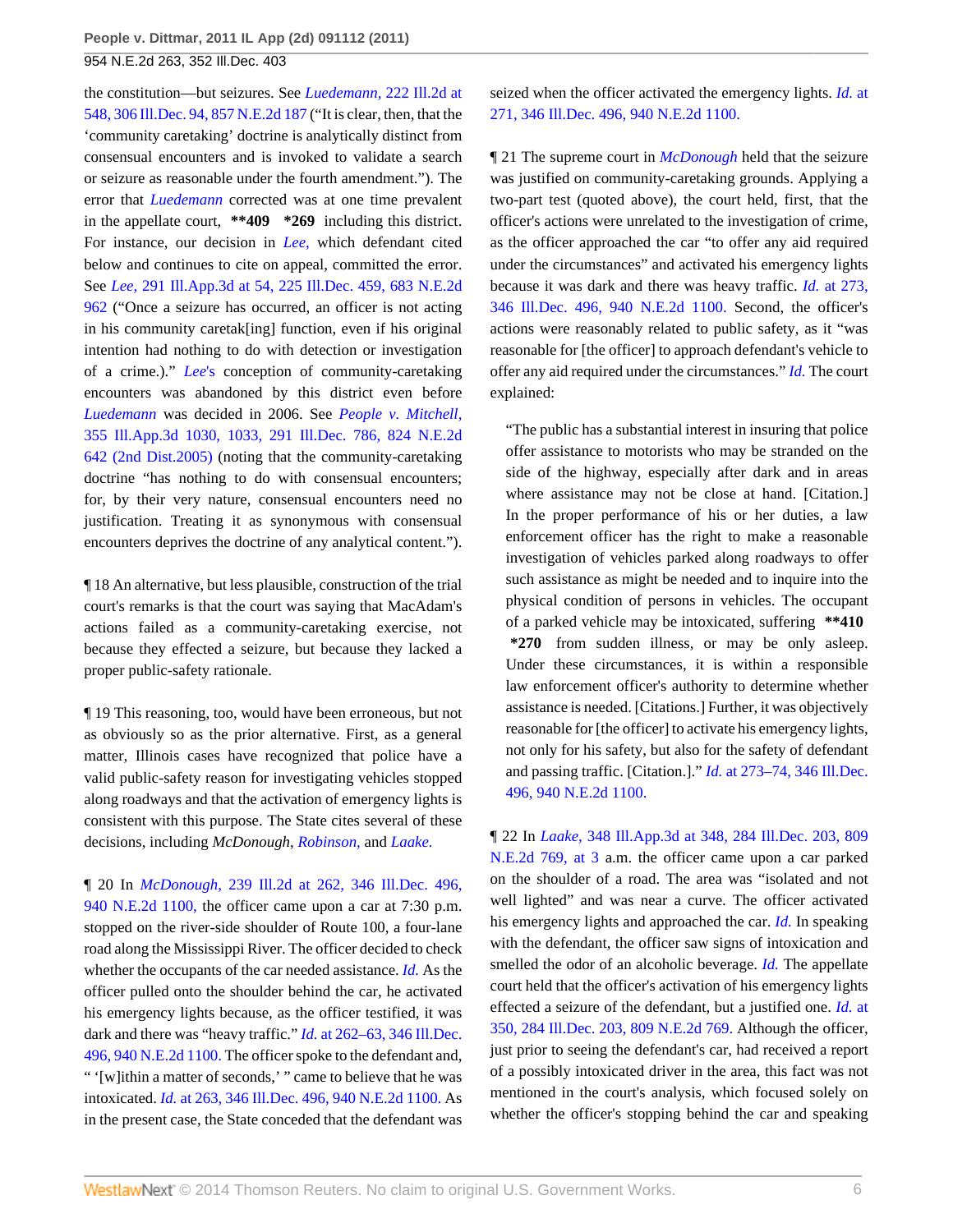with the defendant was legitimate community-caretaking activity. The court said:

"[The officer] testified that his purpose in stopping behind the [car] was to check on the welfare of [the] driver. We see nothing wrong with this purpose. Police officers routinely provide roadside assistance in addition to conducting criminal investigation. Such assistance is designed to ensure public safety, and we do not believe that any concomitant technical detention is unreasonable." *[Id.](http://www.westlaw.com/Link/Document/FullText?findType=Y&serNum=2004425433&originationContext=document&vr=3.0&rs=cblt1.0&transitionType=DocumentItem&contextData=(sc.Search))*

¶ 23 Finally, in *Robinson,* [368 Ill.App.3d at 965, 307 Ill.Dec.](http://www.westlaw.com/Link/Document/FullText?findType=Y&serNum=2010719159&pubNum=578&originationContext=document&vr=3.0&rs=cblt1.0&transitionType=DocumentItem&contextData=(sc.Search)) [232, 859 N.E.2d 232,](http://www.westlaw.com/Link/Document/FullText?findType=Y&serNum=2010719159&pubNum=578&originationContext=document&vr=3.0&rs=cblt1.0&transitionType=DocumentItem&contextData=(sc.Search)) officers responded to a call at 2:21 a.m. to check on the well-being of a driver slumped over the steering wheel of a car parked in front of a residence. The appellate court held that it was within their communitycaretaking function for the police to stop—emergency lights activated—behind the parked car, open the driver's door, and jostle the driver awake. *Id.* [at 972–73, 307 Ill.Dec. 232, 859](http://www.westlaw.com/Link/Document/FullText?findType=Y&serNum=2010719159&pubNum=578&originationContext=document&vr=3.0&rs=cblt1.0&transitionType=DocumentItem&contextData=(sc.Search)) [N.E.2d 232.](http://www.westlaw.com/Link/Document/FullText?findType=Y&serNum=2010719159&pubNum=578&originationContext=document&vr=3.0&rs=cblt1.0&transitionType=DocumentItem&contextData=(sc.Search))

<span id="page-6-0"></span>**[\[2\]](#page-0-0)** ¶ 24 The case at hand is, we acknowledge, factually identical to none of these cases. It is also true, however, that none of them purports to set a factual threshold for a proper community-caretaking exercise. Such restraint is consistent with "the *sui generis* nature of fourth amendment jurisprudence." *People v. Flores,* [371 Ill.App.3d 212, 222,](http://www.westlaw.com/Link/Document/FullText?findType=Y&serNum=2011371921&pubNum=578&originationContext=document&vr=3.0&rs=cblt1.0&transitionType=DocumentItem&contextData=(sc.Search)) [308 Ill.Dec. 686, 862 N.E.2d 619 \(2007\).](http://www.westlaw.com/Link/Document/FullText?findType=Y&serNum=2011371921&pubNum=578&originationContext=document&vr=3.0&rs=cblt1.0&transitionType=DocumentItem&contextData=(sc.Search)) The record in this case demonstrates that MacAdam engaged in valid community-caretaking activity. According to MacAdam's stipulated testimony, he stopped "to check if the vehicle was having mechanical problems, or if there were problems with the occupants." Under prong one of *[McDonough,](http://www.westlaw.com/Link/Document/FullText?findType=Y&serNum=2023792171&originationContext=document&vr=3.0&rs=cblt1.0&transitionType=DocumentItem&contextData=(sc.Search))* we hold that the circumstances, viewed objectively, show that MacAdam indeed was pursuing some aim other than the detection, prevention, or investigation of crime. MacAdam witnessed a car slow to a stop on a roadway shoulder and then the driver and the passenger switch positions as if the passenger now intended to drive. We agree with the State that these actions could prompt in a peace officer a genuine concern for the welfare of the occupants. MacAdam might have been concerned that the occupants switched positions because the driver was experiencing mechanical problems with the vehicle and needed the passenger's assistance, or because the **\*\*411 \*271** driver himself was suffering from an impairment and could no longer drive.

¶ 25 Defendant argues that, in two respects, MacAdam's actions exceeded what was necessary for mere communitycaretaking activity and, therefore, he must have had another purpose. First, defendant asserts that MacAdam's use of his emergency lights was needless because he "could have simply used his hazard lights or his amber colored lights to signal to other drivers on the roadway that the two vehicles were on the side of the road." Second, defendant suggests that MacAdam served no public-safety purpose in providing the dispatcher with the make, model, and license plate number of defendant's car.

<span id="page-6-1"></span>**[\[3\]](#page-0-2)** ¶ 26 We disagree on both counts. The question under prong one of *[McDonough](http://www.westlaw.com/Link/Document/FullText?findType=Y&serNum=2023792171&originationContext=document&vr=3.0&rs=cblt1.0&transitionType=DocumentItem&contextData=(sc.Search))* is not how regularly the police conduct in question occurs as part of crime detection, investigation, or prevention, but whether the conduct is, in the context at issue, so lacking an objectively grounded publicsafety purpose that the officer could not be "performing some function other than the investigation of a crime" (*McDonough,* [239 Ill.2d at 272, 346 Ill.Dec. 496, 940 N.E.2d](http://www.westlaw.com/Link/Document/FullText?findType=Y&serNum=2023792171&pubNum=578&originationContext=document&vr=3.0&rs=cblt1.0&transitionType=DocumentItem&contextData=(sc.Search)) [1100\).](http://www.westlaw.com/Link/Document/FullText?findType=Y&serNum=2023792171&pubNum=578&originationContext=document&vr=3.0&rs=cblt1.0&transitionType=DocumentItem&contextData=(sc.Search))

<span id="page-6-2"></span>**[\[4\]](#page-1-2)** ¶ 27 First, as *[McDonough](http://www.westlaw.com/Link/Document/FullText?findType=Y&serNum=2023792171&originationContext=document&vr=3.0&rs=cblt1.0&transitionType=DocumentItem&contextData=(sc.Search))* expressly recognizes, and as *[Robinson](http://www.westlaw.com/Link/Document/FullText?findType=Y&serNum=2010719159&originationContext=document&vr=3.0&rs=cblt1.0&transitionType=DocumentItem&contextData=(sc.Search))* and *[Laake](http://www.westlaw.com/Link/Document/FullText?findType=Y&serNum=2004425433&originationContext=document&vr=3.0&rs=cblt1.0&transitionType=DocumentItem&contextData=(sc.Search))* imply, use of emergency lights is not *per se* an act of crime detection. A squad car is equipped with other lights, but none are so obvious when lit as are emergency lights. We acknowledge that where defendant was stopped may have differed, in such conditions as ambient light and traffic volume, from where the stops in *[McDonough](http://www.westlaw.com/Link/Document/FullText?findType=Y&serNum=2023792171&originationContext=document&vr=3.0&rs=cblt1.0&transitionType=DocumentItem&contextData=(sc.Search))*, *[Laake,](http://www.westlaw.com/Link/Document/FullText?findType=Y&serNum=2004425433&originationContext=document&vr=3.0&rs=cblt1.0&transitionType=DocumentItem&contextData=(sc.Search))* and *[Robinson](http://www.westlaw.com/Link/Document/FullText?findType=Y&serNum=2010719159&originationContext=document&vr=3.0&rs=cblt1.0&transitionType=DocumentItem&contextData=(sc.Search))* occurred. The differences are not material. It suffices that the ambient light was dim and that there was passing traffic. (Indeed, it seems to us that, on any roadway where there is even potential traffic, it is reasonable for a police officer to activate his emergency lights while stopped to check on a parked vehicle.)

<span id="page-6-3"></span>**[\[5\]](#page-1-3)** ¶ 28 Second, MacAdam's informing the dispatcher of the make, model, and license plate number of defendant's car was also consistent with a public-safety purpose. We acknowledge that, as defendant notes, the dispatcher receiving this information can verify for the officer whether the vehicle registration is valid and whether the individual listed on the registration has a valid driver's license or any outstanding warrants. However, just because the police frequently convey such information to the dispatcher while in a crime-detection mode does not entail that they may never legitimately do so outside that mode. *Cf. [People v.](http://www.westlaw.com/Link/Document/FullText?findType=Y&serNum=2005508883&pubNum=578&originationContext=document&vr=3.0&rs=cblt1.0&transitionType=DocumentItem&contextData=(sc.Search)) Blankenship,* [353 Ill.App.3d 322, 324, 289 Ill.Dec. 137,](http://www.westlaw.com/Link/Document/FullText?findType=Y&serNum=2005508883&pubNum=578&originationContext=document&vr=3.0&rs=cblt1.0&transitionType=DocumentItem&contextData=(sc.Search)) [819 N.E.2d 49 \(2004\)](http://www.westlaw.com/Link/Document/FullText?findType=Y&serNum=2005508883&pubNum=578&originationContext=document&vr=3.0&rs=cblt1.0&transitionType=DocumentItem&contextData=(sc.Search)) ("Police may conduct a computer check of a license plate without first observing a traffic violation.") (citing *People v. Brand,* [71 Ill.App.3d 698, 699,](http://www.westlaw.com/Link/Document/FullText?findType=Y&serNum=1979135609&pubNum=578&originationContext=document&vr=3.0&rs=cblt1.0&transitionType=DocumentItem&contextData=(sc.Search)) [28 Ill.Dec. 83, 390 N.E.2d 65 \(1979\)\)](http://www.westlaw.com/Link/Document/FullText?findType=Y&serNum=1979135609&pubNum=578&originationContext=document&vr=3.0&rs=cblt1.0&transitionType=DocumentItem&contextData=(sc.Search)). An officer's providing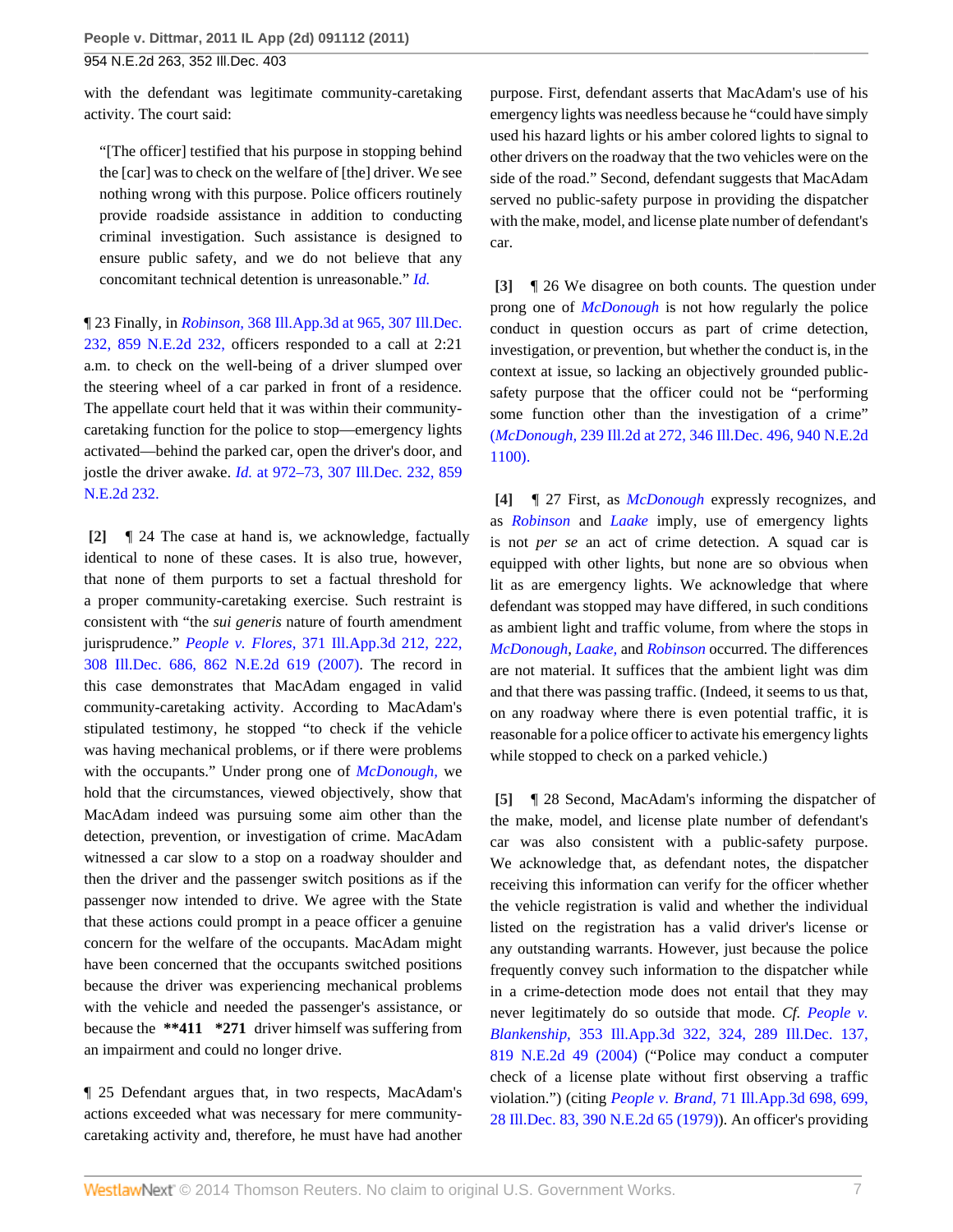dispatch information about a subject vehicle has the publicsafety benefit of enabling the dispatcher to track the officer's location and activities in case, for instance, the officer or an occupant of the vehicle goes missing. Defendant points to nothing in the record to suggest that, viewed objectively, MacAdam's relay of the information to dispatch did not have this purpose.

<span id="page-7-0"></span>**[\[6\]](#page-1-0)** ¶ 29 Under the second prong of *McDonough,* we hold that it was a reasonable public-safety endeavor for MacAdam to check on the stopped vehicle. We recognize that, unlike in the cases cited by the State, MacAdam did not come upon a vehicle already at rest, without knowledge of how long it had been there (*McDonough, [Laake](http://www.westlaw.com/Link/Document/FullText?findType=Y&serNum=2004425433&originationContext=document&vr=3.0&rs=cblt1.0&transitionType=DocumentItem&contextData=(sc.Search))* ), or have specific information that the driver might be impaired or in distress **\*\*412 \*272** (*[Robinson](http://www.westlaw.com/Link/Document/FullText?findType=Y&serNum=2010719159&originationContext=document&vr=3.0&rs=cblt1.0&transitionType=DocumentItem&contextData=(sc.Search))* ). The vehicle came to a stop while MacAdam observed it, and he had no specific information about the travelers aside from what he saw. Nonetheless, MacAdam had reason to believe that the occupants might need assistance. Even if MacAdam could not be certain that there was an emergency, his lack of certainty had to be weighed against the likelihood that, if he did not stop to inquire, the travelers would not receive assistance for some time, given the rural location. MacAdam had also to consider the potential hazards to the travelers from passing traffic, given that no lights were activated on their car despite the dim ambient light.

¶ 30 The public interest served by MacAdam's actions more than outweighed the intrusion. See *[McDonough,](http://www.westlaw.com/Link/Document/FullText?findType=Y&serNum=2023792171&pubNum=578&originationContext=document&vr=3.0&rs=cblt1.0&transitionType=DocumentItem&contextData=(sc.Search))* 239 Ill.2d at [272, 346 Ill.Dec. 496, 940 N.E.2d 1100](http://www.westlaw.com/Link/Document/FullText?findType=Y&serNum=2023792171&pubNum=578&originationContext=document&vr=3.0&rs=cblt1.0&transitionType=DocumentItem&contextData=(sc.Search)) (court must balance a citizen's interest in being free from police intrusion against the public interest in having police perform services in addition to crime detection and prevention); *[State v. Crawford,](http://www.westlaw.com/Link/Document/FullText?findType=Y&serNum=2003258122&pubNum=595&fi=co_pp_sp_595_543&originationContext=document&vr=3.0&rs=cblt1.0&transitionType=DocumentItem&contextData=(sc.Search)#co_pp_sp_595_543)* 659 [N.W.2d 537, 543 \(Iowa 2003\)](http://www.westlaw.com/Link/Document/FullText?findType=Y&serNum=2003258122&pubNum=595&fi=co_pp_sp_595_543&originationContext=document&vr=3.0&rs=cblt1.0&transitionType=DocumentItem&contextData=(sc.Search)#co_pp_sp_595_543) ("[T]he court must balance the public need and interest against the degree and nature of the intrusion upon the citizen's privacy."). The video of the stop shows that approximately 36 seconds elapsed between MacAdam's activating his emergency lights and reaching the driver's door of the car—at which point, defendant does not contest, MacAdam made observations that justified further detention of defendant, resulting ultimately in his arrest. There was an ample public-safety justification for those 36 seconds.

¶ 31 Defendant claims that this case is "almost identical" to *People v. Isaac,* [335 Ill.App.3d 129, 131, 269 Ill.Dec.](http://www.westlaw.com/Link/Document/FullText?findType=Y&serNum=2002755641&pubNum=578&originationContext=document&vr=3.0&rs=cblt1.0&transitionType=DocumentItem&contextData=(sc.Search)) [305, 780 N.E.2d 777 \(2002\),](http://www.westlaw.com/Link/Document/FullText?findType=Y&serNum=2002755641&pubNum=578&originationContext=document&vr=3.0&rs=cblt1.0&transitionType=DocumentItem&contextData=(sc.Search)) where this district held that it was not legitimate community-caretaking activity for the officer to stop the defendant's vehicle to see why he was driving under the speed limit. Defendant argues that, because the stop in *[Isaac](http://www.westlaw.com/Link/Document/FullText?findType=Y&serNum=2002755641&originationContext=document&vr=3.0&rs=cblt1.0&transitionType=DocumentItem&contextData=(sc.Search))* and the stop in this case were motivated by similar concerns in similar circumstances, we should hold that MacAdam's actions did not fall within the community-caretaking doctrine. Defendant misreads *[Isaac.](http://www.westlaw.com/Link/Document/FullText?findType=Y&serNum=2002755641&originationContext=document&vr=3.0&rs=cblt1.0&transitionType=DocumentItem&contextData=(sc.Search))* Our holding in *[Isaac](http://www.westlaw.com/Link/Document/FullText?findType=Y&serNum=2002755641&originationContext=document&vr=3.0&rs=cblt1.0&transitionType=DocumentItem&contextData=(sc.Search))* was that the encounter was by definition not a community-caretaking encounter, because it was nonconsensual. See *Isaac,* [335 Ill.App.3d at 133, 269](http://www.westlaw.com/Link/Document/FullText?findType=Y&serNum=2002755641&pubNum=578&originationContext=document&vr=3.0&rs=cblt1.0&transitionType=DocumentItem&contextData=(sc.Search)) [Ill.Dec. 305, 780 N.E.2d 777](http://www.westlaw.com/Link/Document/FullText?findType=Y&serNum=2002755641&pubNum=578&originationContext=document&vr=3.0&rs=cblt1.0&transitionType=DocumentItem&contextData=(sc.Search)) ("Community caretaking is based on the assumption of a voluntary encounter, and the traffic stop removed this case from its ambit."). For that holding, we relied on *[Lee.](http://www.westlaw.com/Link/Document/FullText?findType=Y&serNum=1997167064&originationContext=document&vr=3.0&rs=cblt1.0&transitionType=DocumentItem&contextData=(sc.Search))* See *[id.](http://www.westlaw.com/Link/Document/FullText?findType=Y&serNum=2002755641&originationContext=document&vr=3.0&rs=cblt1.0&transitionType=DocumentItem&contextData=(sc.Search))* (citing *Lee,* [291 Ill.App.3d](http://www.westlaw.com/Link/Document/FullText?findType=Y&serNum=1997167064&pubNum=578&originationContext=document&vr=3.0&rs=cblt1.0&transitionType=DocumentItem&contextData=(sc.Search)) [at 53, 225 Ill.Dec. 459, 683 N.E.2d 962\).](http://www.westlaw.com/Link/Document/FullText?findType=Y&serNum=1997167064&pubNum=578&originationContext=document&vr=3.0&rs=cblt1.0&transitionType=DocumentItem&contextData=(sc.Search)) These portions of *[Lee](http://www.westlaw.com/Link/Document/FullText?findType=Y&serNum=1997167064&originationContext=document&vr=3.0&rs=cblt1.0&transitionType=DocumentItem&contextData=(sc.Search))* and *[Isaac](http://www.westlaw.com/Link/Document/FullText?findType=Y&serNum=2002755641&originationContext=document&vr=3.0&rs=cblt1.0&transitionType=DocumentItem&contextData=(sc.Search))* were abrogated by *[Luedemann,](http://www.westlaw.com/Link/Document/FullText?findType=Y&serNum=2010406877&originationContext=document&vr=3.0&rs=cblt1.0&transitionType=DocumentItem&contextData=(sc.Search))* which, as we noted, held that the community-caretaking doctrine justifies not voluntary encounters, which need no justification, but seizures. In *[Isaac,](http://www.westlaw.com/Link/Document/FullText?findType=Y&serNum=2002755641&originationContext=document&vr=3.0&rs=cblt1.0&transitionType=DocumentItem&contextData=(sc.Search))* we looked no further into the encounter than to determine that it was a seizure. *[Isaac,](http://www.westlaw.com/Link/Document/FullText?findType=Y&serNum=2002755641&originationContext=document&vr=3.0&rs=cblt1.0&transitionType=DocumentItem&contextData=(sc.Search))* therefore, is of no use to defendant in evaluating MacAdam's actions, except perhaps to say that they effected a seizure, which defendant does not contest in any event.

¶ 32 Based on the foregoing, we hold that the trial court erred in holding that MacAdam's seizure of defendant was not a legitimate community-caretaking exercise. The trial court erred, therefore, in granting the motion to quash and suppress.

# **¶ 33 II. Case Number 2–09–1304: Rescission of the Summary Suspension**

¶ 34 In conjunction with his September 7, 2008, arrest for DUI, defendant was given notice that his driving privileges would be summarily suspended for a minimum of six months. On September 22, 2008, the Secretary of State confirmed the suspension, with an effective date of October **\*\*413 \*273** 23, 2008, and a provisional reinstatement date of October 23, 2011.

¶ 35 Section 2–118.1(b) of the Illinois Vehicle Code (Vehicle Code)([625 ILCS 5/2–118.1\(b\)](http://www.westlaw.com/Link/Document/FullText?findType=L&pubNum=1000008&cite=IL625S5%2f2-118.1&originatingDoc=I00d3bd209b8f11e0b63e897ab6fa6920&refType=SP&originationContext=document&vr=3.0&rs=cblt1.0&transitionType=DocumentItem&contextData=(sc.Search)#co_pp_a83b000018c76) (West 2008)) allows a driver 90 days from a notice of summary suspension to file a petition to rescind the suspension. On October 2, 2009, over a year after the notice of the suspension, defendant asked for leave to file a petition to rescind the suspension. The petition recited that, when the suppression hearing was held, "it was the understanding of all parties that, for all intents and purposes, the hearing encompassed all matters relating to the arrest,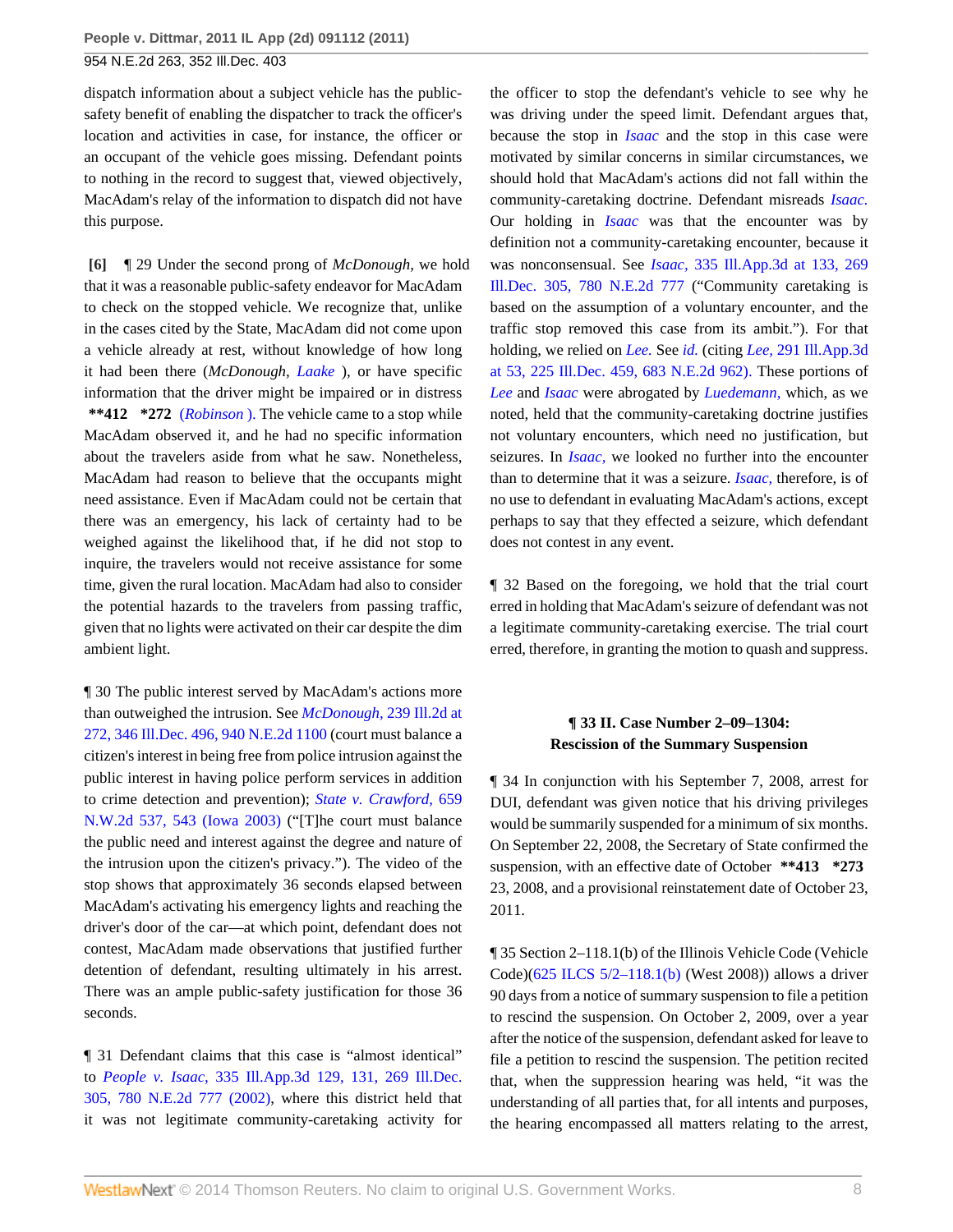including the propriety of the statutory summary suspension." The petition alleged no ground for rescission independent of the grounds on which defendant had sought, and the trial court had ordered, suppression. The motion for leave to file the late rescission petition was heard the same day it was filed. Over the State's objection, the trial court, relying on [Illinois](http://www.westlaw.com/Link/Document/FullText?findType=L&pubNum=1000008&cite=ILSTSCTR183&originatingDoc=I00d3bd209b8f11e0b63e897ab6fa6920&refType=LQ&originationContext=document&vr=3.0&rs=cblt1.0&transitionType=DocumentItem&contextData=(sc.Search)) [Supreme Court Rule 183](http://www.westlaw.com/Link/Document/FullText?findType=L&pubNum=1000008&cite=ILSTSCTR183&originatingDoc=I00d3bd209b8f11e0b63e897ab6fa6920&refType=LQ&originationContext=document&vr=3.0&rs=cblt1.0&transitionType=DocumentItem&contextData=(sc.Search)) (eff.Jan.1, 1967), granted defendant leave to file his petition to rescind. This exchange followed:

"THE COURT: Are you ready to proceed [on the petition to rescind,] then?

MR. HAY [Assistant State's Attorney]: State will proceed on the petition to rescind.

THE COURT: Are you ready to proceed on that?

MR. HUMPHREY [defense counsel]: Yes, your Honor.

THE COURT: Essentially, it's just a rehash of the motion to quash; right?

MR. HAY: At this point[,] State would stipulate to the testimony at the motion to quash any evidence.

MR. HUMPHREY: Likewise, your Honor. We would argue that there was [*sic* ] no reasonable grounds to place [defendant] under arrest and that would be the basis for recision [*sic* ]."

Granting the petition to rescind, the court said:

<span id="page-8-2"></span>"All right. Based on the stipulated facts and the ruling that this Court rendered previously, I'm granting the motion to quash arrest.  $\left[2\right]$  $\left[2\right]$  $\left[2\right]$  I will also then, over the State's objection, grant the petition to rescind [the] statutory summary suspension."

In its written order, the court stated that its reason for granting the petition was that the State failed to show that MacAdam had reasonable grounds to believe that defendant was under the influence.

¶ 36 The State filed a motion to reconsider, which the trial court denied. The State then filed a timely appeal.

¶ 37 As an initial matter, we note that the State Appellate Defender was appointed as counsel in case number 2–09– 1112 (the State's appeal from the suppression order), but not in case number 2–09–1304 (the State's appeal from the rescission order). Defendant did not retain private counsel in case number 2–09–1304 and makes no response to the State's challenge to the rescission order. Though we lack a response brief in case number 2–09–1304, we nonetheless address the issues. See *[First Capitol Mortgage Corp. v.](http://www.westlaw.com/Link/Document/FullText?findType=Y&serNum=1976106934&pubNum=578&originationContext=document&vr=3.0&rs=cblt1.0&transitionType=DocumentItem&contextData=(sc.Search)) Talandis Construction Corp.,* [63 Ill.2d 128, 133, 345 N.E.2d](http://www.westlaw.com/Link/Document/FullText?findType=Y&serNum=1976106934&pubNum=578&originationContext=document&vr=3.0&rs=cblt1.0&transitionType=DocumentItem&contextData=(sc.Search)) [493 \(1976\)](http://www.westlaw.com/Link/Document/FullText?findType=Y&serNum=1976106934&pubNum=578&originationContext=document&vr=3.0&rs=cblt1.0&transitionType=DocumentItem&contextData=(sc.Search)) ("[I]f the record is simple and the claimed errors are such that the court can easily decide them without the aid of an appellee's brief, the court of review should decide the merits of the appeal.").

¶ 38 The State argues that [Rule 183](http://www.westlaw.com/Link/Document/FullText?findType=L&pubNum=1000008&cite=ILSTSCTR183&originatingDoc=I00d3bd209b8f11e0b63e897ab6fa6920&refType=LQ&originationContext=document&vr=3.0&rs=cblt1.0&transitionType=DocumentItem&contextData=(sc.Search)) gave the trial court no authority to enlarge **\*\*414 \*274** the time for filing a petition to rescind under section 2–118.1(b). [Rule 183](http://www.westlaw.com/Link/Document/FullText?findType=L&pubNum=1000008&cite=ILSTSCTR183&originatingDoc=I00d3bd209b8f11e0b63e897ab6fa6920&refType=LQ&originationContext=document&vr=3.0&rs=cblt1.0&transitionType=DocumentItem&contextData=(sc.Search)) states:

"The court, for good cause shown on motion after notice to the opposite party, may extend the time *for filing any pleading or the doing of any act which is required by the rules to be done* within a limited period, either before or after the expiration of the time." (Emphasis added.) [Ill.](http://www.westlaw.com/Link/Document/FullText?findType=L&pubNum=1000008&cite=ILSTSCTR183&originatingDoc=I00d3bd209b8f11e0b63e897ab6fa6920&refType=LQ&originationContext=document&vr=3.0&rs=cblt1.0&transitionType=DocumentItem&contextData=(sc.Search)) [S.Ct. R. 183](http://www.westlaw.com/Link/Document/FullText?findType=L&pubNum=1000008&cite=ILSTSCTR183&originatingDoc=I00d3bd209b8f11e0b63e897ab6fa6920&refType=LQ&originationContext=document&vr=3.0&rs=cblt1.0&transitionType=DocumentItem&contextData=(sc.Search)) (eff.Jan. 1, 1967).

The State asserts that, because the 90–day limitation for filing a petition to rescind is specified by statute, not by supreme court rule, that period cannot be enlarged by the trial court under [Rule 183.](http://www.westlaw.com/Link/Document/FullText?findType=L&pubNum=1000008&cite=ILSTSCTR183&originatingDoc=I00d3bd209b8f11e0b63e897ab6fa6920&refType=LQ&originationContext=document&vr=3.0&rs=cblt1.0&transitionType=DocumentItem&contextData=(sc.Search))

<span id="page-8-1"></span><span id="page-8-0"></span>**[\[7\]](#page-1-4) [\[8\]](#page-1-5)** ¶ 39 As this district has previously observed, [Rule](http://www.westlaw.com/Link/Document/FullText?findType=L&pubNum=1000008&cite=ILSTSCTR183&originatingDoc=I00d3bd209b8f11e0b63e897ab6fa6920&refType=LQ&originationContext=document&vr=3.0&rs=cblt1.0&transitionType=DocumentItem&contextData=(sc.Search)) [183](http://www.westlaw.com/Link/Document/FullText?findType=L&pubNum=1000008&cite=ILSTSCTR183&originatingDoc=I00d3bd209b8f11e0b63e897ab6fa6920&refType=LQ&originationContext=document&vr=3.0&rs=cblt1.0&transitionType=DocumentItem&contextData=(sc.Search)) "[b]y its plain terms \* \* \* applies only to the time limits for pleadings and to time limits that have been set by the supreme court rules." *[In re Marriage of Singel,](http://www.westlaw.com/Link/Document/FullText?findType=Y&serNum=2012324868&pubNum=578&originationContext=document&vr=3.0&rs=cblt1.0&transitionType=DocumentItem&contextData=(sc.Search))* 373 [Ill.App.3d 554, 556–57, 311 Ill.Dec. 418, 868 N.E.2d 1079](http://www.westlaw.com/Link/Document/FullText?findType=Y&serNum=2012324868&pubNum=578&originationContext=document&vr=3.0&rs=cblt1.0&transitionType=DocumentItem&contextData=(sc.Search)) [\(2007\)](http://www.westlaw.com/Link/Document/FullText?findType=Y&serNum=2012324868&pubNum=578&originationContext=document&vr=3.0&rs=cblt1.0&transitionType=DocumentItem&contextData=(sc.Search)) (citing *Robinson v. Johnson,* [346 Ill.App.3d 895, 905,](http://www.westlaw.com/Link/Document/FullText?findType=Y&serNum=2003655302&pubNum=578&originationContext=document&vr=3.0&rs=cblt1.0&transitionType=DocumentItem&contextData=(sc.Search)) [284 Ill.Dec. 1, 809 N.E.2d 123 \(2003\)](http://www.westlaw.com/Link/Document/FullText?findType=Y&serNum=2003655302&pubNum=578&originationContext=document&vr=3.0&rs=cblt1.0&transitionType=DocumentItem&contextData=(sc.Search)) [\(Rule 183](http://www.westlaw.com/Link/Document/FullText?findType=L&pubNum=1000008&cite=ILSTSCTR183&originatingDoc=I00d3bd209b8f11e0b63e897ab6fa6920&refType=LQ&originationContext=document&vr=3.0&rs=cblt1.0&transitionType=DocumentItem&contextData=(sc.Search))'s "plain language indicates that it only applies to the time limits set forth by the Illinois Supreme Court rules"; [Rule 183](http://www.westlaw.com/Link/Document/FullText?findType=L&pubNum=1000008&cite=ILSTSCTR183&originatingDoc=I00d3bd209b8f11e0b63e897ab6fa6920&refType=LQ&originationContext=document&vr=3.0&rs=cblt1.0&transitionType=DocumentItem&contextData=(sc.Search)) "simply does not apply to a statutory time limit")). *[Singel](http://www.westlaw.com/Link/Document/FullText?findType=Y&serNum=2012324868&originationContext=document&vr=3.0&rs=cblt1.0&transitionType=DocumentItem&contextData=(sc.Search))* held that [Rule 183](http://www.westlaw.com/Link/Document/FullText?findType=L&pubNum=1000008&cite=ILSTSCTR183&originatingDoc=I00d3bd209b8f11e0b63e897ab6fa6920&refType=LQ&originationContext=document&vr=3.0&rs=cblt1.0&transitionType=DocumentItem&contextData=(sc.Search)) does not allow an enlargement of the time specified by section 2–1203(a) of the Code of Civil Procedure [\(735 ILCS 5/2–1203\(a\)](http://www.westlaw.com/Link/Document/FullText?findType=L&pubNum=1000008&cite=IL735S5%2f2-1203&originatingDoc=I00d3bd209b8f11e0b63e897ab6fa6920&refType=SP&originationContext=document&vr=3.0&rs=cblt1.0&transitionType=DocumentItem&contextData=(sc.Search)#co_pp_8b3b0000958a4) (West 2004)) for the filing of a postjudgment motion. *Singel,* [373 Ill.App.3d at 556–57,](http://www.westlaw.com/Link/Document/FullText?findType=Y&serNum=2012324868&pubNum=578&originationContext=document&vr=3.0&rs=cblt1.0&transitionType=DocumentItem&contextData=(sc.Search)) [311 Ill.Dec. 418, 868 N.E.2d 1079.](http://www.westlaw.com/Link/Document/FullText?findType=Y&serNum=2012324868&pubNum=578&originationContext=document&vr=3.0&rs=cblt1.0&transitionType=DocumentItem&contextData=(sc.Search)) Neither *Robinson* nor *[Singel,](http://www.westlaw.com/Link/Document/FullText?findType=Y&serNum=2012324868&originationContext=document&vr=3.0&rs=cblt1.0&transitionType=DocumentItem&contextData=(sc.Search))* however, addressed whether it is possible to interpret the modifier "required by the rules" as applying only to "any act," leaving the trial court the authority to enlarge the time for filing any pleading regardless of whether its filing period is specified by supreme court rule or by statute. See *In re E.B.,* [231 Ill.2d 459, 467, 326 Ill.Dec. 1, 899 N.E.2d](http://www.westlaw.com/Link/Document/FullText?findType=Y&serNum=2017482206&pubNum=578&originationContext=document&vr=3.0&rs=cblt1.0&transitionType=DocumentItem&contextData=(sc.Search)) [218 \(2008\)](http://www.westlaw.com/Link/Document/FullText?findType=Y&serNum=2017482206&pubNum=578&originationContext=document&vr=3.0&rs=cblt1.0&transitionType=DocumentItem&contextData=(sc.Search)) ("The last antecedent doctrine, a long-recognized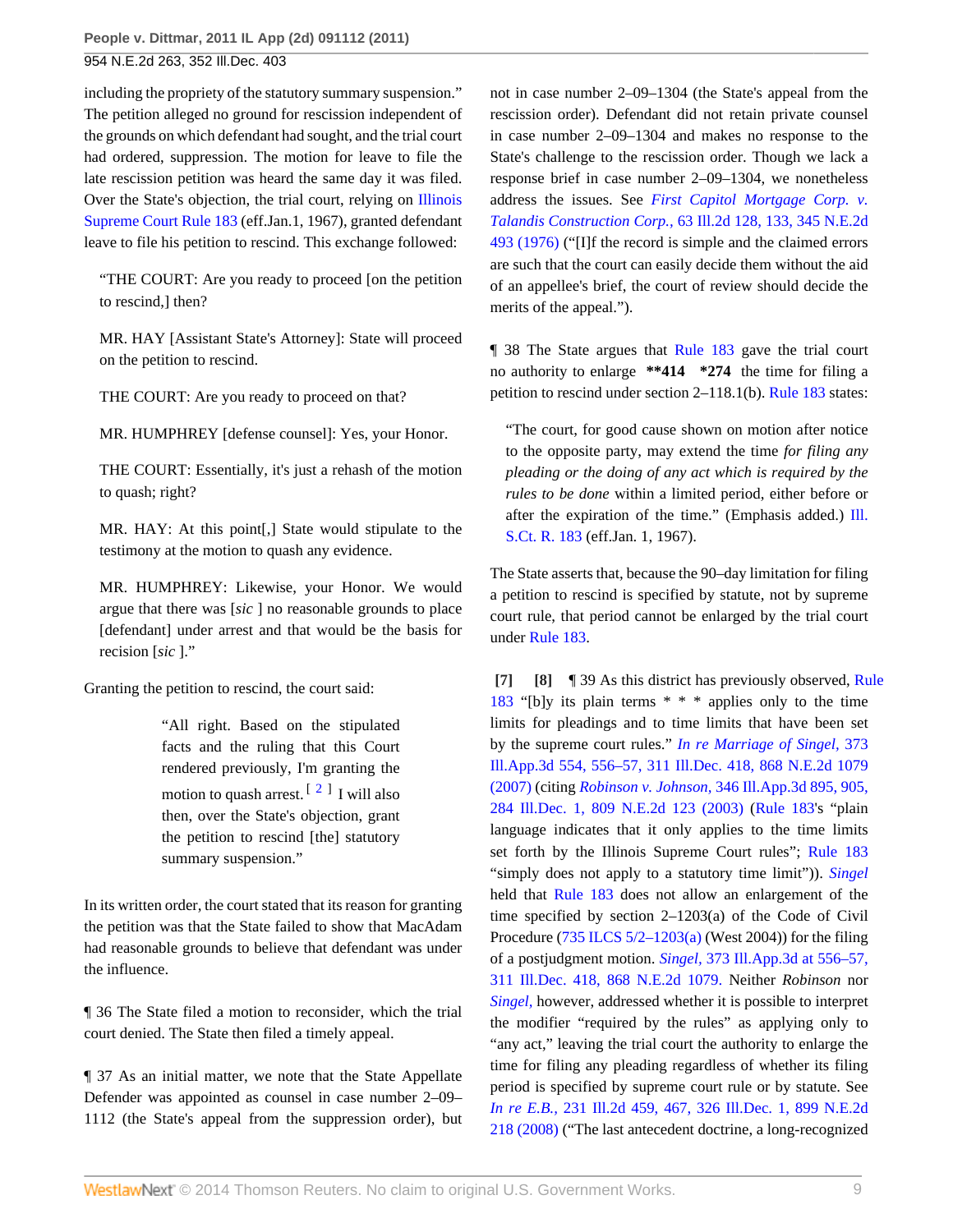grammatical canon of statutory construction, provides that relative or qualifying words, phrases, or clauses are applied to the words or phrases immediately preceding them and are not construed as extending to or including other words, phrases, or clauses more remote, unless the intent of the legislature, as disclosed by the context and reading of the entire statute, requires such an extension or inclusion."). At the same time, we note that in, *[Stephens v. Kasten,](http://www.westlaw.com/Link/Document/FullText?findType=Y&serNum=1943109714&pubNum=578&originationContext=document&vr=3.0&rs=cblt1.0&transitionType=DocumentItem&contextData=(sc.Search))* 383 [Ill. 127, 134, 48 N.E.2d 508 \(1943\)](http://www.westlaw.com/Link/Document/FullText?findType=Y&serNum=1943109714&pubNum=578&originationContext=document&vr=3.0&rs=cblt1.0&transitionType=DocumentItem&contextData=(sc.Search)), the supreme court, construing the predecessor of [Rule 183](http://www.westlaw.com/Link/Document/FullText?findType=L&pubNum=1000008&cite=ILSTSCTR183&originatingDoc=I00d3bd209b8f11e0b63e897ab6fa6920&refType=LQ&originationContext=document&vr=3.0&rs=cblt1.0&transitionType=DocumentItem&contextData=(sc.Search)), said unqualifiedly that the rule does not permit the enlargement of "limitation periods fixed by a statute." This seems to suggest that [Rule](http://www.westlaw.com/Link/Document/FullText?findType=L&pubNum=1000008&cite=ILSTSCTR183&originatingDoc=I00d3bd209b8f11e0b63e897ab6fa6920&refType=LQ&originationContext=document&vr=3.0&rs=cblt1.0&transitionType=DocumentItem&contextData=(sc.Search)) [183](http://www.westlaw.com/Link/Document/FullText?findType=L&pubNum=1000008&cite=ILSTSCTR183&originatingDoc=I00d3bd209b8f11e0b63e897ab6fa6920&refType=LQ&originationContext=document&vr=3.0&rs=cblt1.0&transitionType=DocumentItem&contextData=(sc.Search)) gives no authority to enlarge *any* time limitation fixed by statute. Even if, despite *[Stephens,](http://www.westlaw.com/Link/Document/FullText?findType=Y&serNum=1943109714&originationContext=document&vr=3.0&rs=cblt1.0&transitionType=DocumentItem&contextData=(sc.Search))* we were prepared to construe [Rule 183](http://www.westlaw.com/Link/Document/FullText?findType=L&pubNum=1000008&cite=ILSTSCTR183&originatingDoc=I00d3bd209b8f11e0b63e897ab6fa6920&refType=LQ&originationContext=document&vr=3.0&rs=cblt1.0&transitionType=DocumentItem&contextData=(sc.Search)) as applying to "any pleading," there would be the further question of whether defendant's petition to rescind was a "pleading" under the rule. "A pleading \* \* \* consists of a party's formal allegations of his claims or defenses," but "[a] motion is an application to the court for a ruling or an order in a pending case." *[In re Marriage of](http://www.westlaw.com/Link/Document/FullText?findType=Y&serNum=1993201374&pubNum=578&originationContext=document&vr=3.0&rs=cblt1.0&transitionType=DocumentItem&contextData=(sc.Search)) Sutherland,* [251 Ill.App.3d 411, 413, 190 Ill.Dec. 695, 622](http://www.westlaw.com/Link/Document/FullText?findType=Y&serNum=1993201374&pubNum=578&originationContext=document&vr=3.0&rs=cblt1.0&transitionType=DocumentItem&contextData=(sc.Search)) [N.E.2d 105 \(1993\)](http://www.westlaw.com/Link/Document/FullText?findType=Y&serNum=1993201374&pubNum=578&originationContext=document&vr=3.0&rs=cblt1.0&transitionType=DocumentItem&contextData=(sc.Search)) (citing Black's Law Dictionary 1152 (6th ed. 1990)). Moreover, [Rule 183](http://www.westlaw.com/Link/Document/FullText?findType=L&pubNum=1000008&cite=ILSTSCTR183&originatingDoc=I00d3bd209b8f11e0b63e897ab6fa6920&refType=LQ&originationContext=document&vr=3.0&rs=cblt1.0&transitionType=DocumentItem&contextData=(sc.Search)) allows relief only for "good cause shown."

<span id="page-9-0"></span>**[\[9\]](#page-1-1)** ¶ 40 The State, however, questions neither that the petition to rescind was a "pleading" nor that defendant showed "good cause," but relies on the more fundamental position that [Rule 183](http://www.westlaw.com/Link/Document/FullText?findType=L&pubNum=1000008&cite=ILSTSCTR183&originatingDoc=I00d3bd209b8f11e0b63e897ab6fa6920&refType=LQ&originationContext=document&vr=3.0&rs=cblt1.0&transitionType=DocumentItem&contextData=(sc.Search)) has no application to pleadings for which the filing period is provided by statute. The State further argues that, even if the petition was properly received, the trial court's rescission of the suspension was erroneous on the merits. We need not resolve any of **\*\*415 \*275** these issues of textual interpretation, since we agree with the State that, even if the petition to rescind was properly before the court, the court erred in its adjudication of the petition.

<span id="page-9-2"></span><span id="page-9-1"></span>**[\[10\]](#page-2-0) [\[11\]](#page-2-1)** ¶ 41 In a statutory-summary-suspension proceeding, the defendant has the initial burden to demonstrate by a preponderance of the evidence a *prima facie* case for rescission of the suspension. *[People v. Ehley,](http://www.westlaw.com/Link/Document/FullText?findType=Y&serNum=2015894602&pubNum=578&originationContext=document&vr=3.0&rs=cblt1.0&transitionType=DocumentItem&contextData=(sc.Search))* [381 Ill.App.3d 937, 943, 320 Ill.Dec. 628, 887 N.E.2d 772](http://www.westlaw.com/Link/Document/FullText?findType=Y&serNum=2015894602&pubNum=578&originationContext=document&vr=3.0&rs=cblt1.0&transitionType=DocumentItem&contextData=(sc.Search)) [\(2008\).](http://www.westlaw.com/Link/Document/FullText?findType=Y&serNum=2015894602&pubNum=578&originationContext=document&vr=3.0&rs=cblt1.0&transitionType=DocumentItem&contextData=(sc.Search)) If the defendant establishes a *prima facie* case, the burden then shifts to the State to present evidence justifying the suspension. *Ehley,* [381 Ill.App.3d at 943, 320 Ill.Dec. 628,](http://www.westlaw.com/Link/Document/FullText?findType=Y&serNum=2015894602&pubNum=578&originationContext=document&vr=3.0&rs=cblt1.0&transitionType=DocumentItem&contextData=(sc.Search)) [887 N.E.2d 772.](http://www.westlaw.com/Link/Document/FullText?findType=Y&serNum=2015894602&pubNum=578&originationContext=document&vr=3.0&rs=cblt1.0&transitionType=DocumentItem&contextData=(sc.Search)) We review a ruling on a petition to rescind using the same standard of review applicable to suppression rulings. *People v. Wear,* [229 Ill.2d 545, 561, 323 Ill.Dec. 359,](http://www.westlaw.com/Link/Document/FullText?findType=Y&serNum=2016597332&pubNum=578&originationContext=document&vr=3.0&rs=cblt1.0&transitionType=DocumentItem&contextData=(sc.Search)) [893 N.E.2d 631 \(2008\).](http://www.westlaw.com/Link/Document/FullText?findType=Y&serNum=2016597332&pubNum=578&originationContext=document&vr=3.0&rs=cblt1.0&transitionType=DocumentItem&contextData=(sc.Search)) Because there is no issue of historical

fact relevant to the ground on which we reverse the rescission, namely that MacAdam had a valid community-caretaking purpose in checking on the occupants of the stopped car, we review the trial court's ruling *de novo. Gilbert,* [347 Ill.App.3d](http://www.westlaw.com/Link/Document/FullText?findType=Y&serNum=2004462768&pubNum=578&originationContext=document&vr=3.0&rs=cblt1.0&transitionType=DocumentItem&contextData=(sc.Search)) [at 1038, 283 Ill.Dec. 885, 808 N.E.2d 1173](http://www.westlaw.com/Link/Document/FullText?findType=Y&serNum=2004462768&pubNum=578&originationContext=document&vr=3.0&rs=cblt1.0&transitionType=DocumentItem&contextData=(sc.Search)).

¶ 42 As noted, at the rescission hearing defendant asserted that MacAdam lacked "reasonable grounds to place [defendant] under arrest." One of the grounds on which a summary suspension may be rescinded is that "the officer had [no] reasonable grounds to believe that the person was driving or in actual physical control of a motor vehicle upon a highway while under the influence." [625 ILCS 5/2–](http://www.westlaw.com/Link/Document/FullText?findType=L&pubNum=1000008&cite=IL625S5%2f2-118.1&originatingDoc=I00d3bd209b8f11e0b63e897ab6fa6920&refType=SP&originationContext=document&vr=3.0&rs=cblt1.0&transitionType=DocumentItem&contextData=(sc.Search)#co_pp_a83b000018c76) [118.1\(b\)](http://www.westlaw.com/Link/Document/FullText?findType=L&pubNum=1000008&cite=IL625S5%2f2-118.1&originatingDoc=I00d3bd209b8f11e0b63e897ab6fa6920&refType=SP&originationContext=document&vr=3.0&rs=cblt1.0&transitionType=DocumentItem&contextData=(sc.Search)#co_pp_a83b000018c76)(2) (West 2008). This statutory ground is separate from the constitutional ground for rescission that concerns the propriety of the initial traffic stop. See *[People v. Safiran,](http://www.westlaw.com/Link/Document/FullText?findType=Y&serNum=1992093839&pubNum=578&originationContext=document&vr=3.0&rs=cblt1.0&transitionType=DocumentItem&contextData=(sc.Search))* [229 Ill.App.3d 639, 640, 171 Ill.Dec. 207, 593 N.E.2d 1027](http://www.westlaw.com/Link/Document/FullText?findType=Y&serNum=1992093839&pubNum=578&originationContext=document&vr=3.0&rs=cblt1.0&transitionType=DocumentItem&contextData=(sc.Search)) [\(1992\)](http://www.westlaw.com/Link/Document/FullText?findType=Y&serNum=1992093839&pubNum=578&originationContext=document&vr=3.0&rs=cblt1.0&transitionType=DocumentItem&contextData=(sc.Search)) ("Although statutory summary suspension hearings are limited to certain statutory issues [citation], the propriety of the underlying stop may always be considered [citation]."). Nonetheless, it appears that defendant did not intend to raise at the rescission hearing any ground other than what he had alleged for suppression, namely, that MacAdam had no justification for the traffic stop. Notably, the petition for rescission referenced what defendant believed was the parties' understanding that there was overlap between the suppression and rescission issues. The petition raised no independent argument for rescission. Moreover, defendant did not elaborate on his assertion at the rescission hearing that there were "no reasonable grounds to place [defendant] under arrest." It is proper to conclude that defendant did not expound his reasons precisely because he intended only to incorporate the argument he had made for suppression, and that his choice of words at the rescission hearing was an attempt to mold that prior argument into the language of section 2–118.1(b) of the Vehicle Code.

¶ 43 Likewise, the court's written order granting the petition to rescind stated that Deputy MacAdam lacked reasonable grounds to believe that defendant was under the influence of alcohol. The court did not elaborate on why it believed that MacAdam lacked reasonable grounds. The court's oral ruling, however, incorporated by reference the court's reasons for granting the motion to quash and suppress. As we saw in Part I of this opinion (addressing case number 2–09–1112), the court believed that the community-caretaking doctrine did not justify MacAdam stopping behind defendant's car, with his emergency lights activated. A lack of justification for the underlying traffic stop is a proper ground for rescission of a